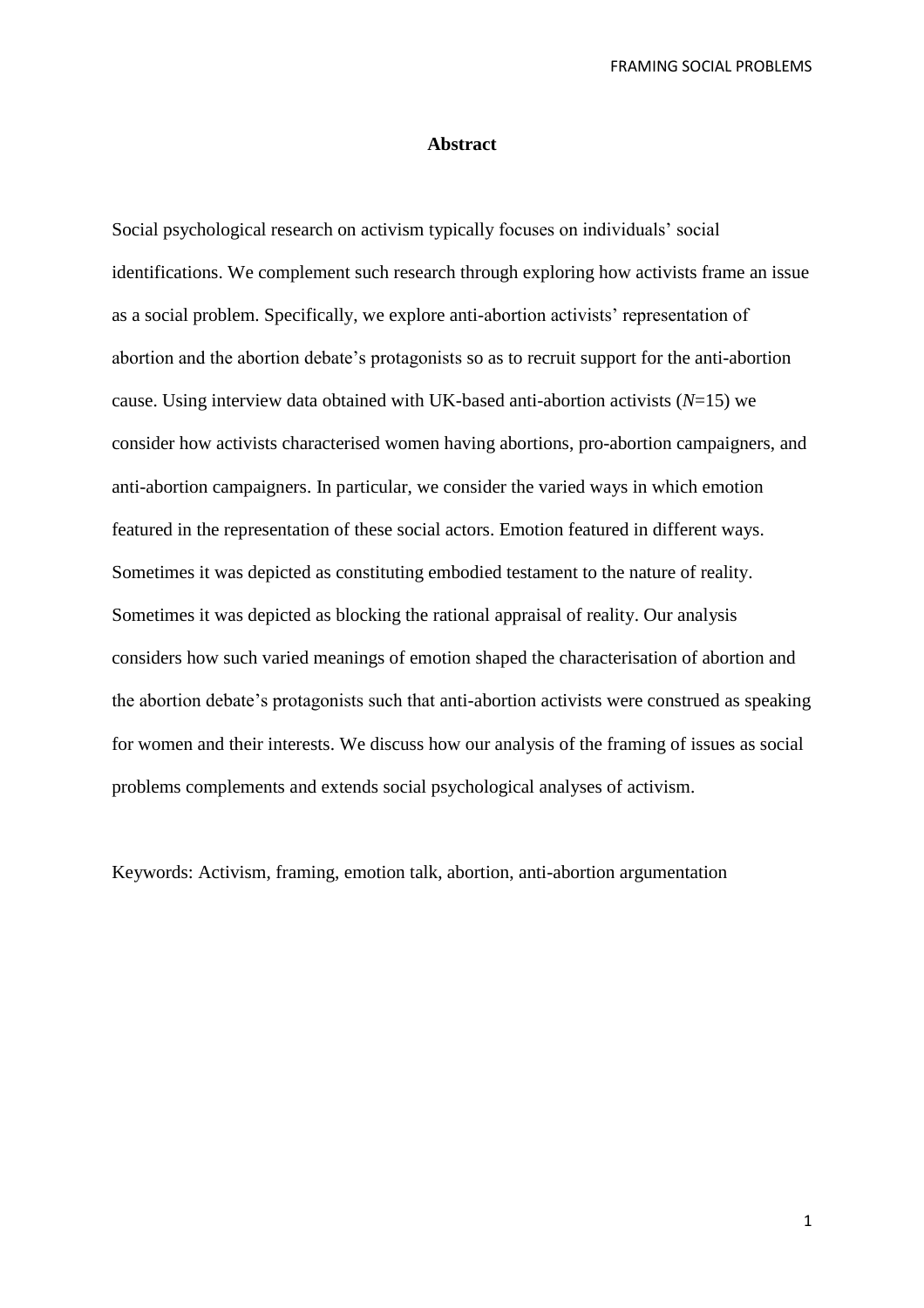Social psychological studies of activism typically address individuals' social identifications (Klandermans, Sabucedo, Rodriguez, & de Weerd, 2002). For example, unless women identify as women, they are unlikely to seek to advance women's interests (Kelly & Breinlinger, 1996), and unless they identify as activists, their commitment may be limited (Sturmer & Simon, 2004; Fielding, McDonald, & Louis, 2008). However, 'traditional' (nonfeminist) women may also identify strongly as women and yet subscribe to different visions of womanhood (Condor, 1989). Awareness of such diversity of opinion has led some researchers to analyse activism in terms of people's identification with opinion-based group memberships (e.g., being pro- or anti-feminism) (Bliuc, McGarty, Reynolds & Muntele, 2007). It has also encouraged others to consider the construction of identity and identityrelated interest in mobilization rhetoric (Hopkins & Kahani-Hopkins, 2004; Reicher & Hopkins, 2000).

In this paper we complement such research with an analysis of how activists construct a social issue so as to define it as a social problem. We focus on abortion and explore how anti-abortion activists represent women's experience of abortion and the protagonists in the abortion debate. In particular, we explore how this representation is organized to imply that those who are concerned about women's interests should ally themselves with the antiabortion cause. Whilst pro-abortion activists' constructions of abortion and the debate's protagonists could also be subjected to analysis, developments in anti-abortion argumentation make it a particularly interesting topic to explore: As will become apparent, this mobilization rhetoric features constructions of women's psychology and emotional experience which social psychology is particularly well-placed to explore.

## **Abortion in dispute**

Many jurisdictions make provision for legal abortion. However, the topic remains contested. Thus, in the UK, Northern Ireland continues more restrictive policies, and in the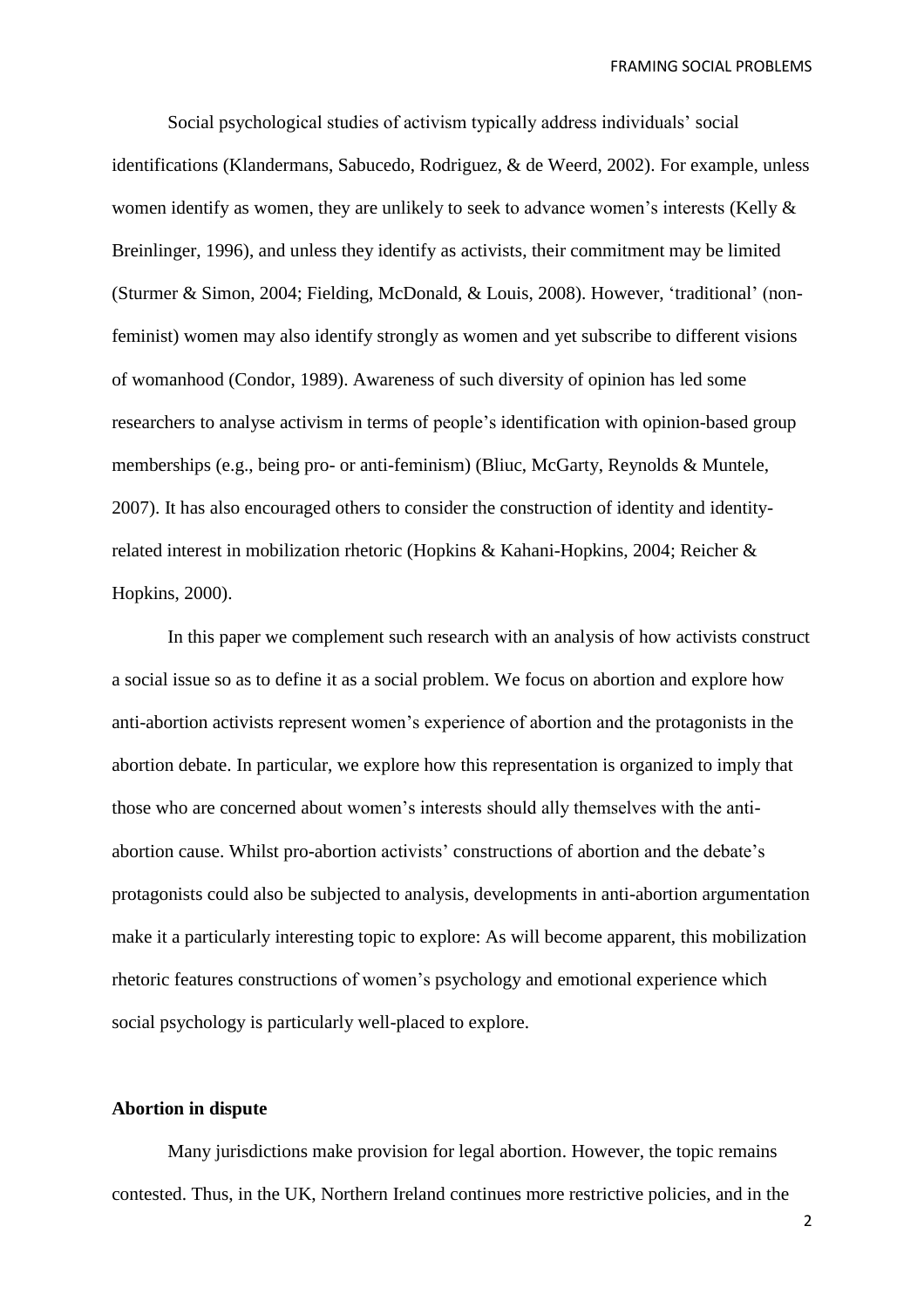USA, one of President Trump's first executive orders was to ban Federal money going to international groups that performed or provided information on abortion (with enormous global impact for women's lives: Boseley, Maclean, & Ford, 2017). Arguments over abortion occur in legislative debates and court cases (Friedman, 2013). In jurisdictions where abortion is legal, the principle and practice of abortion also features in public debates initiated by antiabortion activists seeking to recruit public support for legal restriction upon abortion practice.

Although the precise form to these debates varies according to national context (Morgan, 1989), a key issue of contestation concerns foetal personhood (and even where abortion is legal it is rarely considered as solely a healthcare issue: Purcell, Brown, Melville & McDaid, 2017). The language used in these debates (e.g., 'foetus' vs. 'unborn child') is strategically important and has been shown to shape audience response (Mikołajczak & Bilewicz, 2015). Moreover, the labels used to describe what the debate is all about - and thus the nature of debate's protagonists (and activist identities) - are important. Most obviously, characterising the debate as between those who are 'pro-life' versus 'anti-life', or between those who are 'pro- choice' versus 'anti-choice' has enormous significance for constituting the heart of the debate and the identities of those involved in the dispute. Indeed, such talk helps constitute the positions around which opinion-based group memberships (Bliuc, et al., 2007) can develop and become a basis for action. As a corollary, it is easy to see how the terms (e.g., 'pro-life', 'pro-choice') used to characterise the protagonists can themselves become a topic of strategic significance and topics of contestation. (Indeed in the light of this we have, for analytic reasons labelled the positions we explore as 'anti-abortion' and 'proabortion').

Over time, the abortion debate has undergone several developments. One concerns the use of foetal imagery. In much anti-abortion material the foetus is depicted in empty space (an iconic image taken by Lennart Nilson appeared in *Life* magazine, April 30, 1965, was captioned "Like an astronaut in his capsule the fetus floats in its amniotic sac"). Such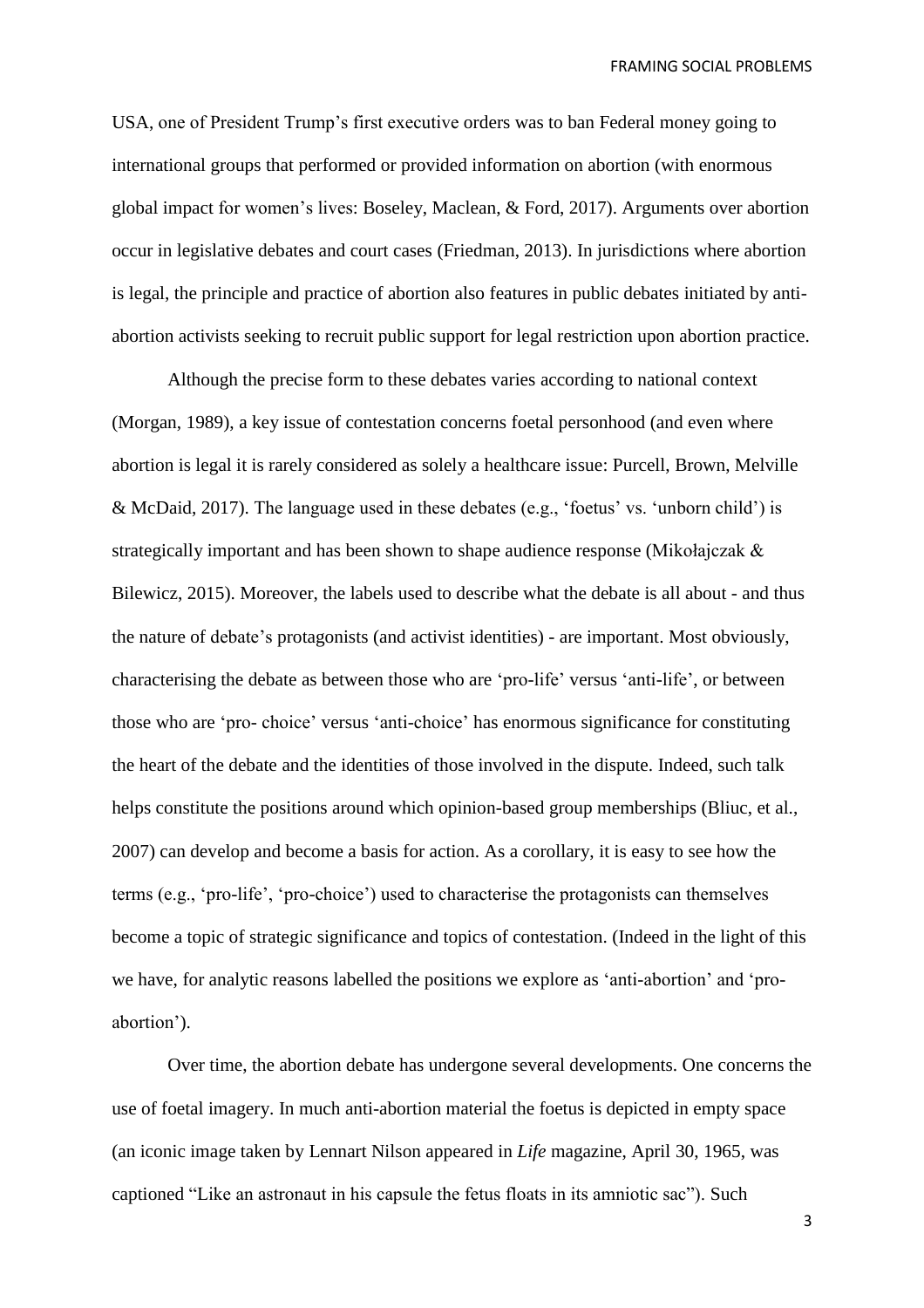depictions of the foetus as an autonomous (and thus rights-bearing individual) is accomplished through rendering the pregnant woman invisible (both literally and metaphorically: Condit, 1990; Petchesky, 1987; Stabile, 1992). This is visual imagery is rhetorically potent: although the images are selected and cropped they have the appearance of neutral objectivity and thus allow the anti-abortion case to be presented in an apparently scientific guise (rather than in terms of more obviously contestable claims based on religious belief, etc.).

Yet, the absence of the woman in such imagery has an Achilles' heel: It leaves antiabortion activists vulnerable to the criticism of ignoring women's interests (Hopkins, Reicher & Saleem, 1996). Addressing this weakness, anti-abortion activists have sought to construct abortion as damaging women. Key to this development is the concept of Post Abortion Syndrome (Speckhard & Rue, 1992). This is modelled on the concept of Post[-Traumatic](https://www.psychologytoday.com/basics/trauma) Stress Disorder and is strategically significant because it implies abortion results in long-term psychiatric disorder. That is, it problematizes abortion through reference to a medicalized (rather than overtly moral) discourse and implies that abortion does not only harm the "unborn child" but women as well.

The wider social processes behind the development and dissemination of this characterisation of abortion as emotionally damaging for women have been explored by those interested in the sociology of social movement organisation (Rohlinger, 2002; Rose, 2011; Trumpy, 2014); contemporary legal decision-making (Leinwand, 2009; Ziegler, 2013); and political science (Saurette & Gordon, 2013; Zhang & Counts, 2016). They have also received attention from scholars engaged in feminist politics and strategy (Cannold, 2002). Epidemiological research actually reveals little evidence for such a syndrome (Biggs, Upadhyay, McCulloch, & Foster (2016); Dadlez & Andrews, 2010; Munk-Olsen, Laursen, Pedersen, Lidegaard, & Mortensen, 2011; Robinson, Stotland, Russo, Lang, & Occhiogrosso, 2009). However, it continues to feature prominently in anti-abortion argumentation (Kelly,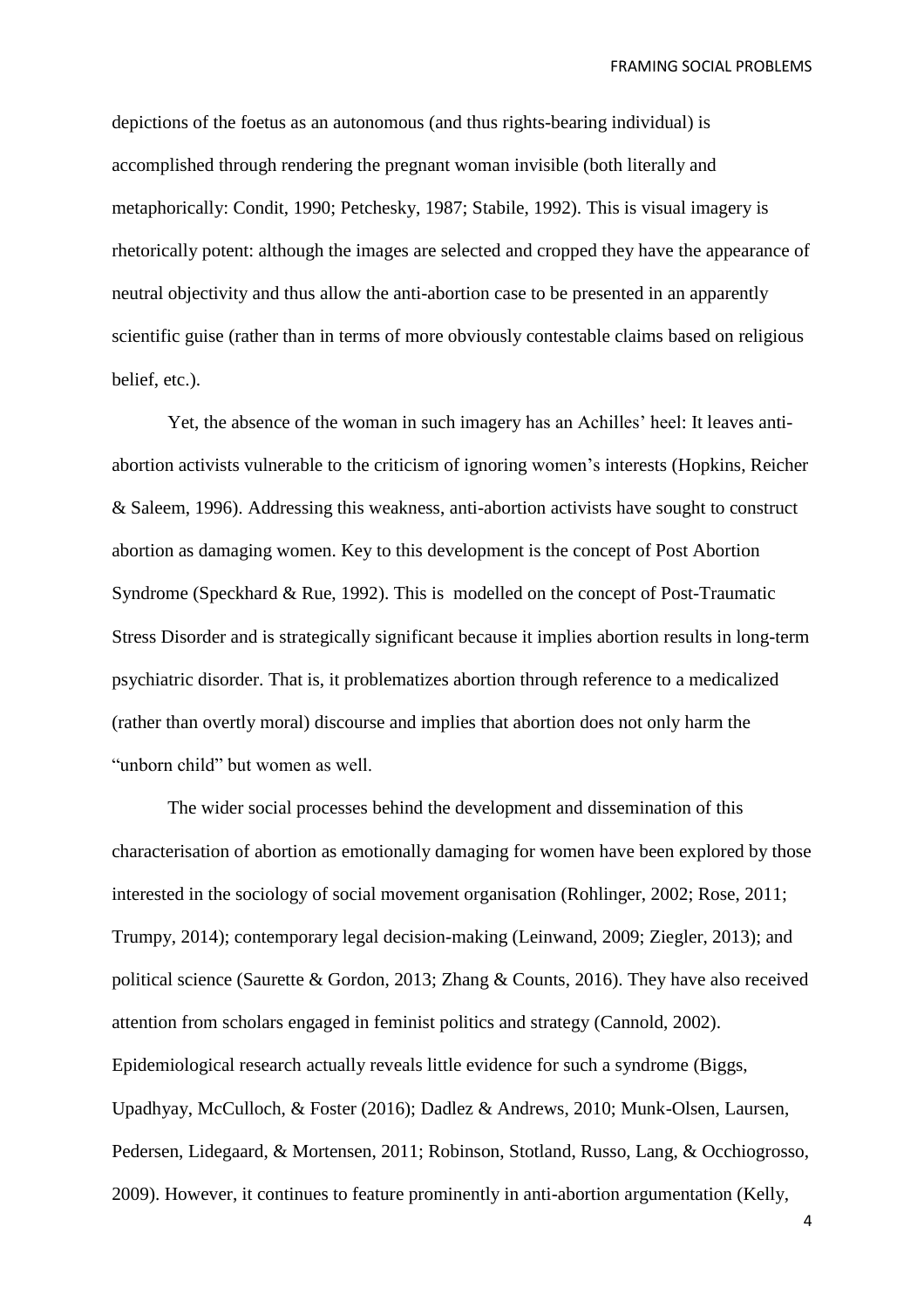2014). First, talk of Post-Abortion Syndrome allows activists to characterise individuals as damaged at a deep level (even when there is little obvious manifestation of such damage: Hopkins, Reicher & Saleem, 1996). Second, a medicalised account of the putative physical and psychological costs of abortion is less obviously dependent on (more easily contested) moral precepts as the basis for opposition to abortion (Hopkins, Reicher, & Saleem, 1996; Lee, 2003). Third, it allows anti-abortion activists to represent themselves as championing women's interests (Rose, 2011). Indeed, whereas pro-abortion activists often represented the protagonists in the abortion debate as 'pro-choice' vs 'anti-choice', anti-abortion activists have sought to re-represent the terms of the debate so that they are no longer constituted as 'anti-choice' but rather as 'pro-woman' (Cannold, 2002; Rose, 2011).

#### **The construction of social problems**

We are interested in how social psychological analyses of activism (which typically focus on individuals' level of group identification) can be augmented and complemented with a qualitative analysis of activists' talk. Specifically we focus on how issues are framed as social problems and the debate's protagonists (and, as a corollary, wider constituencies of opinion) defined.

There is a well-established sociological literature on the framing of social problems which emphasises that framings perform an interpretative function, "simplifying and condensing" the "world out there" (Benford & Snow, 2000). This literature also emphasises that framings are permeated with strategic purpose: They attribute responsibility for particular states of affairs to particular social actors ('diagnostic framing'), propose solutions ('prognostic framing'), and are "intended to mobilize potential adherents and constituents, to garner bystander support, and to demobilize antagonists" (Snow & Benford 1988: p.198). Typically, such sociological work focuses on the organisational processes underlying the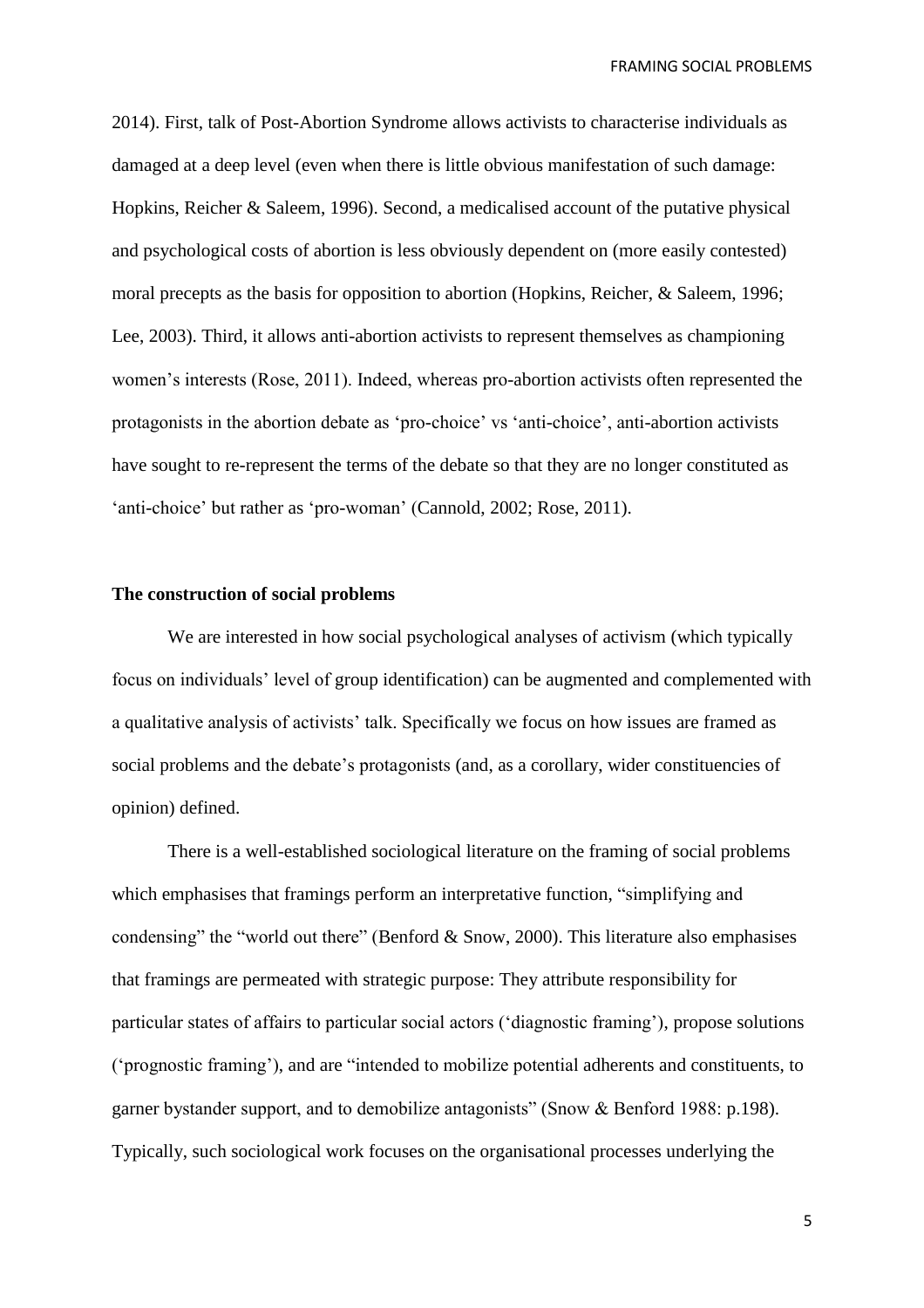development and dissemination of particular framings and dialogue with social psychology has been limited (Jasper, 2017).

However, social psychology has much to offer the analysis of framing. First, framing issues as social problems often entails the construction and dissemination of (lay) representations of psychological functioning (e.g., emotional distress). Such accounts can be rhetorically potent because they have a common-sense feel and are not so obviously 'political' (Hopkins, Reicher & Saleem, 1996) and social psychology is well-placed to explore such rhetoric and its strategic significance. Second, analyses of mobilisation rhetoric show that defining the nature of an issue is intimately bound up with defining the categories of people involved, such that to define the protagonists in any controversy is to go a long way to framing the issue itself. This is illustrated in Reicher & Hopkins's (1996 $a$ ) analysis of two competing constructions of a strike which involved very different understandings of the protagonists in the dispute. According to one, the strike entailed a small governmental elite attacking the mass of ordinary people and established British traditions (and all who identified with them). According to the other, it involved a militant minority attacking British democracy (and all who identified with it). That is, the characterisation of the protagonists in the strike was key to the constitution of the strike's meaning and to creating social categories that the wider public could identify with (thus mobilising wider support for or against the strike).

The present research builds on the above and explores how references to emotion may feature in the framing of abortion and the characterisation of the debate's protagonists.

# **Emotion and the framing process**

As noted above, the idea that abortion has a heavy emotional cost features prominently in anti-abortion argumentation (Kelly, 2014). Here we do not investigate the validity of this claim but consider how talk about emotion can feature in the characterization of abortion and the debate's protagonists' ability to speak for women and their interests.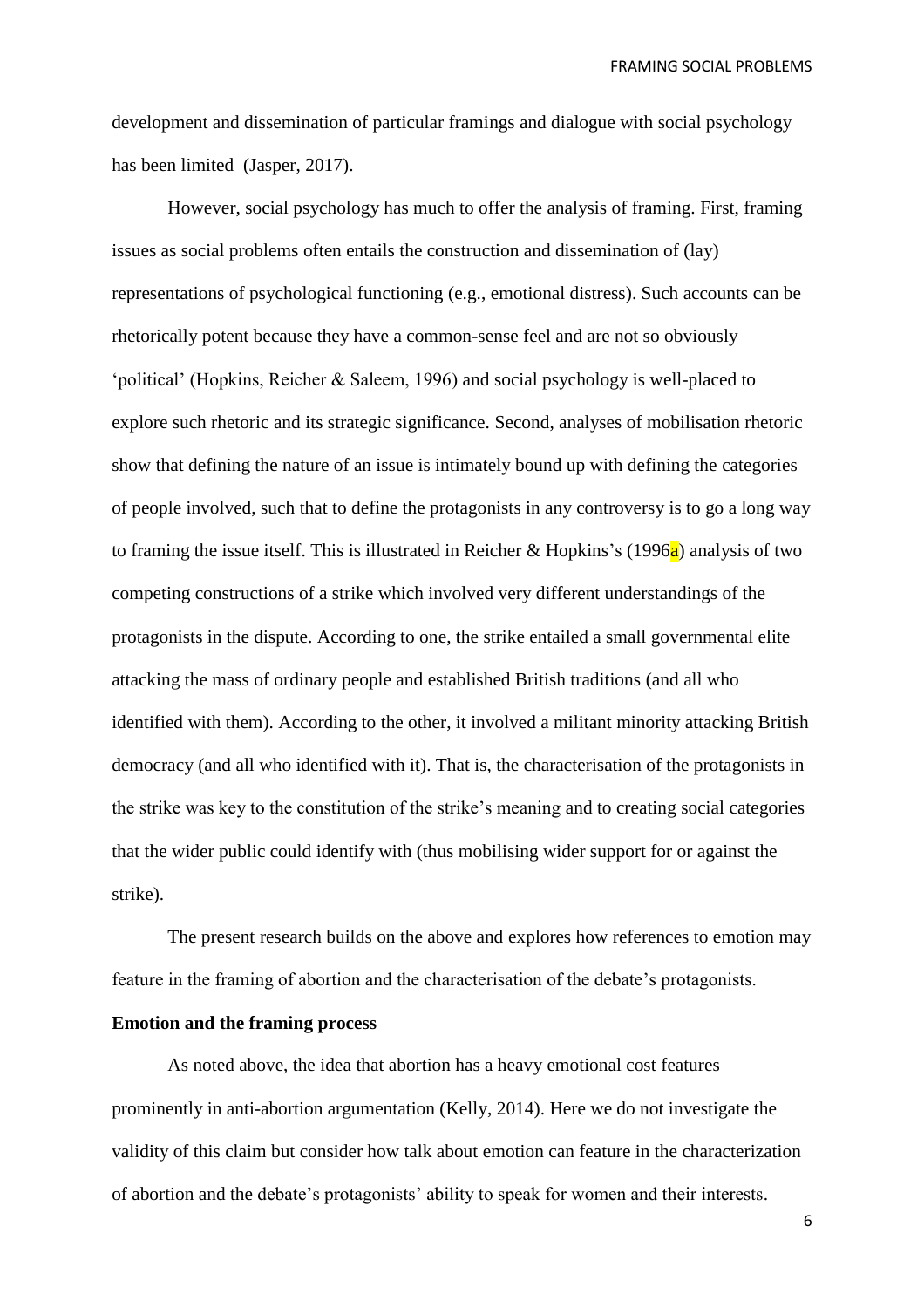Accordingly, we draw upon social psychological analyses of how emotion-related talk can be important in the representation of social actors and social relationships.

Such analyses make the point that emotion-related talk can be important because it implies particular identities. For example, Gergen (2005) notes that it is difficult to imagine how the emotion of jealousy could be expressed at the sight of a sunset or a red traffic light and that this is because jealousy is associated with particular identity narratives (e.g., "jilted lover"). Thus, the attribution of emotional states to social actors can be strategically important because it implies the relevance of particular identities and social relations (rather than others) (Edwards, 1995).

Researchers have also noted that talk about emotion can be a resource in interaction and accomplishes various actions (Peräkylä & Sorjonen, 2012; Wilkinson & Kitzinger, 2006). For example, Locke (2004) shows how sportspeople use emotion to explain away poor performances, and Schneider (2014) shows how in discussions of the homeless, individuals may use emotion terms to build a moral identity for themselves which paradoxically allows social inequality to continue. Moreover, research shows that emotion-related talk can be a flexible resource in the construction of reality (Childs & Hepburn, 2015; Edwards, 1999). For example, emotion can be represented as compromising people's ability to reason, with the corollary that attributing emotions to others can work to imply their position is ill-founded and discrepant with reality. Yet, emotion can also be represented as offering an unmediated and embodied testament to the nature of reality, with the corollary that attributing emotions to others can be a means to imply that their emotional reaction offers a direct insight into the nature of reality.

Here, we focus on how emotion features in activists' constructions of various social actors and how this contributes to the framing of abortion such that it is anti-abortion activists who really understand the reality of abortion and can represent women's interests.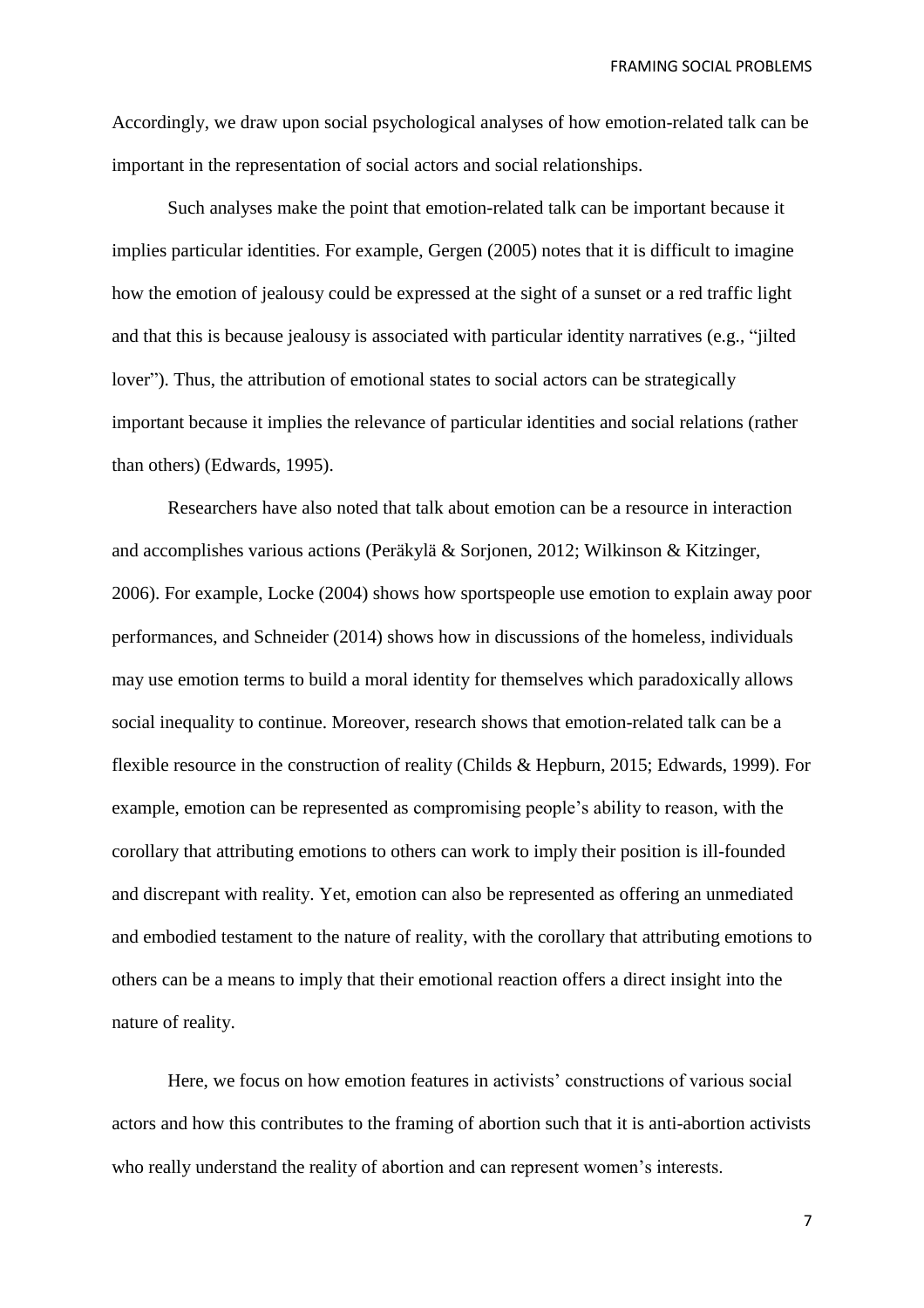#### **The present research**

Our analysis is based on interview data obtained from anti-abortion activists in Scotland. We make no claims about the degree to which their accounts capture abortion's reality. Nor do we make claims about the representativeness of this sample or the frequency with which the arguments we document are voiced elsewhere (the debate takes different forms in different cultural contexts). Rather, we consider how interviewees framed the abortion debate such that they are represented as knowing the reality of abortion and thus as being in a position to represent women's interests. Drawing on social psychological analyses of mobilisation rhetoric (Reicher & Hopkins, 2000, 1996ab; Hopkins & Kahani-Hopkins, 2004) we explore: i. the representation of women's experience; ii. the representation of proabortion activists and abortion providers (who also claim to represent women's interests); and iii. the representation of anti-abortion activists and their relationship with women. We also draw upon analyses of emotion-related talk (Childs & Hepburn, 2015; Edwards, 1999) to show how emotion talk can help ground particular versions of reality over others and so establish a particular framing of abortion as a social problem. Here, we highlight how emotion can be represented in different ways (sometimes as a testament to the nature of reality, sometimes as an impediment to the perception of that reality). That is, we consider how emotions can be construed so as to imply that i. anti-abortion constructions of the debate are evinced and warranted by women's emotional reaction to abortion; ii. pro-abortion activism is founded on irrational emotion; and iii. anti-abortion activists appreciate and represent women's interests.

## **Method**

*Participants* Interviews were conducted with 15 anti-abortion activists (nine female, six male). Twelve participants were between 18-26 years and three were in their mid-40s. Six were undergraduate students, two were post-graduate students, and seven were employed.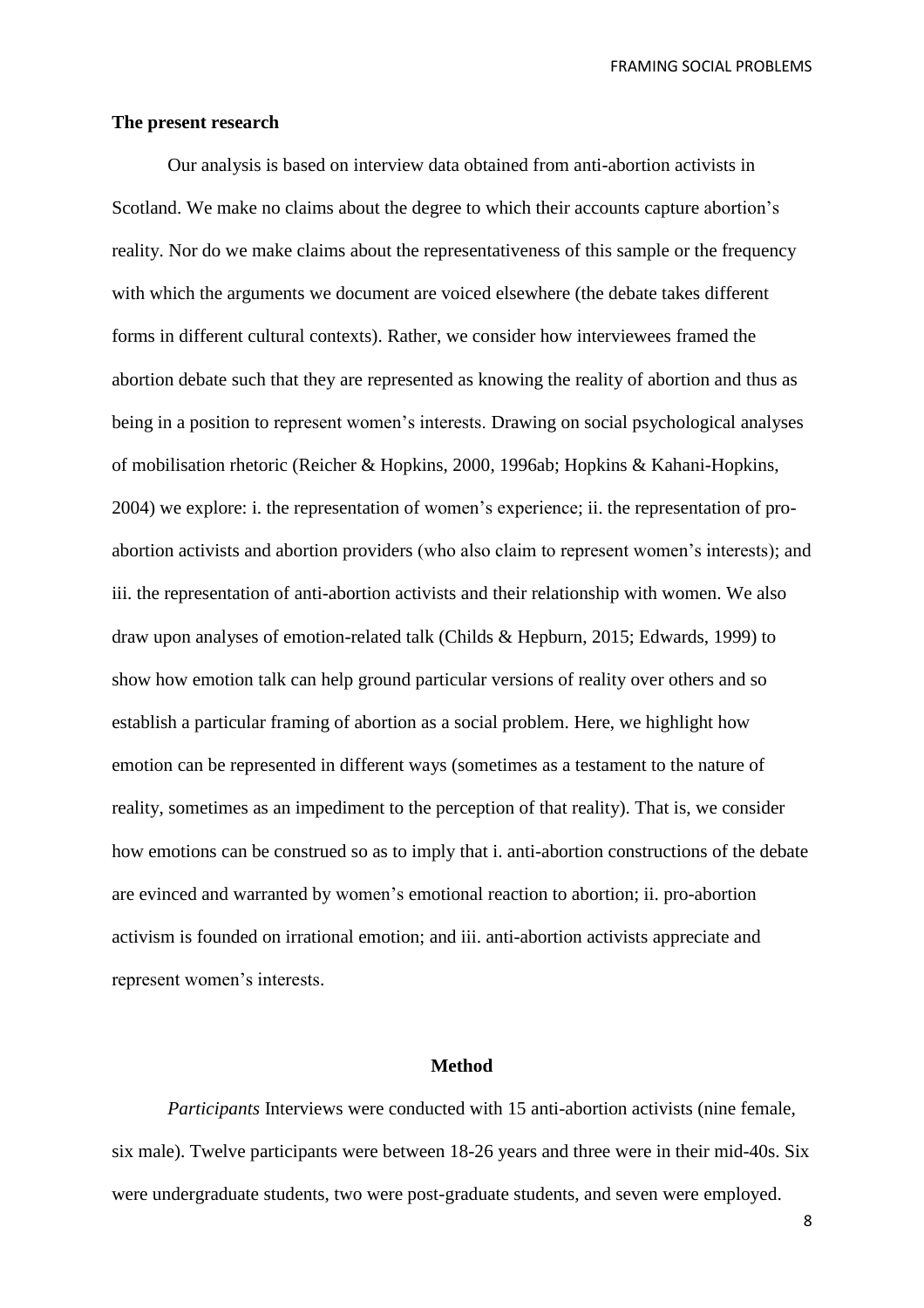Seven were Scottish, three were Irish, and five were English. All lived in Scotland and were contacted through websites and social media (e.g. Facebook) frequented by anti-abortion activists.

*Interviews* The interviews were semi-structured (*M* length = 44 minutes,  $SD = 24$ ; total duration = 617 minutes) and took place in public settings (e.g., cafés) or participants' work offices. Thirteen were interviewed individually and two together. Given the emphasis in contemporary anti-abortion rhetoric on the psychological damage experienced by women having an abortion the interview topics concerned the personal and social impact of abortion. This entailed exploring the psychology of women after an abortion and the similarities / differences between the experience of abortion and miscarriage. It also entailed exploring interviewees' depiction of how they (anti-abortion activists) and others (e.g., medical professionals, pro-abortion activists) related to women having an abortion. The interviews were conducted by the first author (male) who explained that he wished to learn about the interviewees' attitudes and opinions. The interviews were conducted in a friendly and respectful manner and in a manner appropriate for a controversial subject (with the interviewer introducing counter-arguments). All interviews were audio-recorded and transcribed.

*Analytic Approach* Given our desire to complement existing social psychological research on activism we focused on how our interviewees constructed the experiences of women having abortion and those protagonists who were pro- or anti-abortion. Given previous work on contemporary anti-abortion rhetoric (Hopkins, Reicher, & Saleem, 1996; Hopkins, Zeedyk, & Raitt, 2005) we anticipated there would be much talk of women being emotionally damaged by abortion and we were interested in how this would be relevant for the depiction of pro- and anti-abortion activists involved in the debate. However, at the outset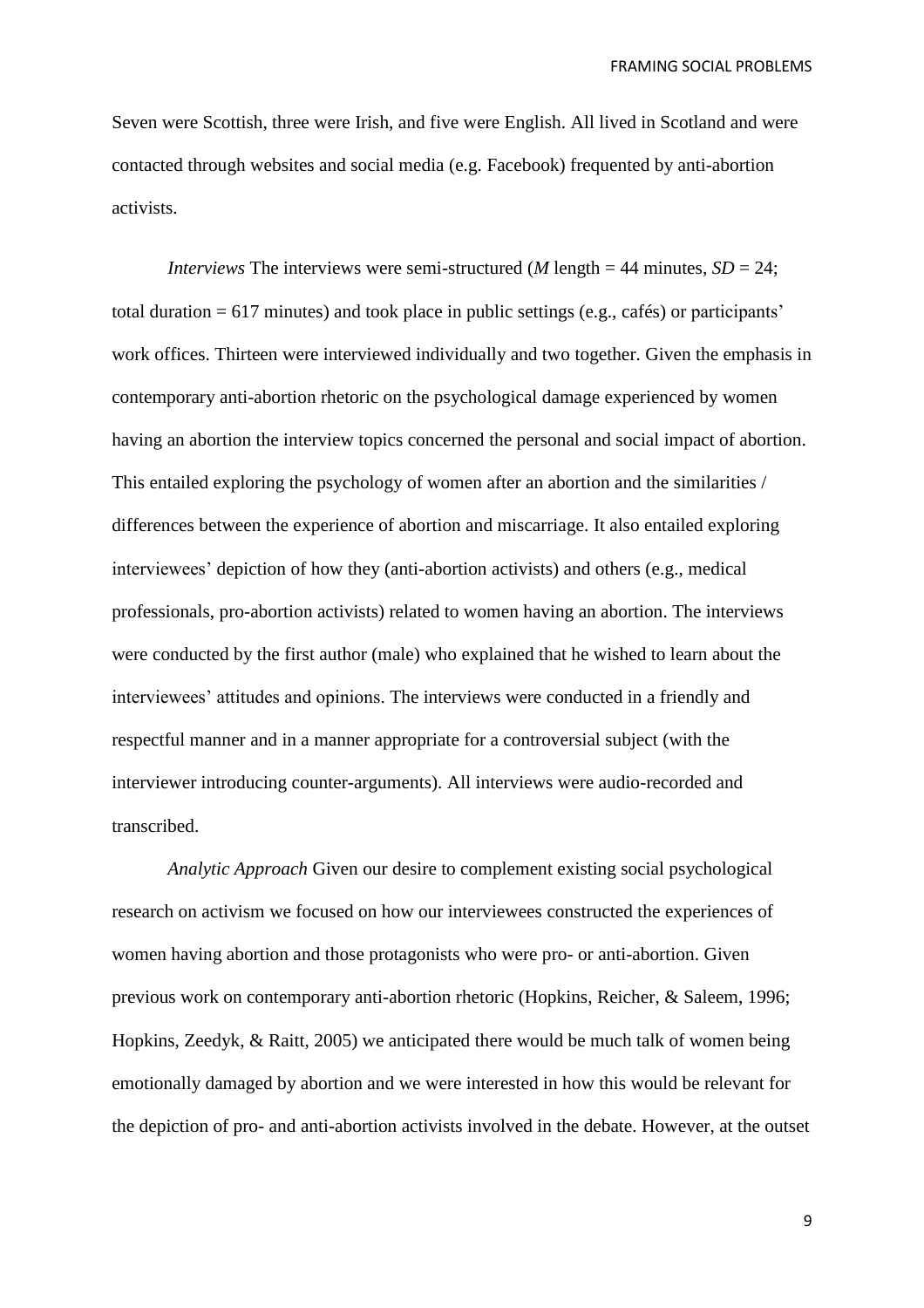to our research we did not anticipate the extent to which emotion would feature as a means to warrant particular versions of reality (Childs & Hepburn, 2015; Edwards, 1999). Rather, our interest in the varied meanings of emotion (e.g., as embodied testament to reality vs. impediment to appraising reality) emerged through the process of analysis as we considered how anti-abortion activists depicted themselves as most able to represent women's interests.

In common with other research (e.g., Ntontis, Drury, Amlôt, Rubin, & Williams, 2018) our analysis therefore involved two elements. The first involved a theoretically-driven focus on the construction of women having an abortion, those who support/provide abortion and those who oppose it (see Reicher & Hopkins, 1996b). Extracts relevant to such themes were identified (Braun & Clarke, 2006). Moreover, references to emotion were noted. The second element to the analysis, involved drawing on the tradition of discursive psychology to consider how such references to emotion worked to support or challenge particular versions of reality (Childs & Hepburn, 2015; Edwards, 1999).

Our analysis is structured in three sections. First, we consider the depiction of the emotional state of women undertaking abortion. Here we explore how emotion was construed as offering a direct and unmediated insight into the reality of abortion (here, the killing of an 'unborn child'). Second, we consider the depiction of the emotional state of pro-abortion activists and those who provide abortion. Here we focus on how such depictions worked to imply that these social actors are unable to rationally appraise the reality of abortion (such that their message was psychologized: Papastamou, 1986). Third, we consider how antiabortionists represented themselves as appreciating and caring about women's experience of abortion.

When reporting extracts we note the interviewees' number and sex (e.g., 'Int1M' is interviewee number 1 and male). Excluded text is denoted with square brackets, i.e., […]. Following Elliott, Fischer, and Rennie's (1999) guidance, our analysis is grounded in multiple examples.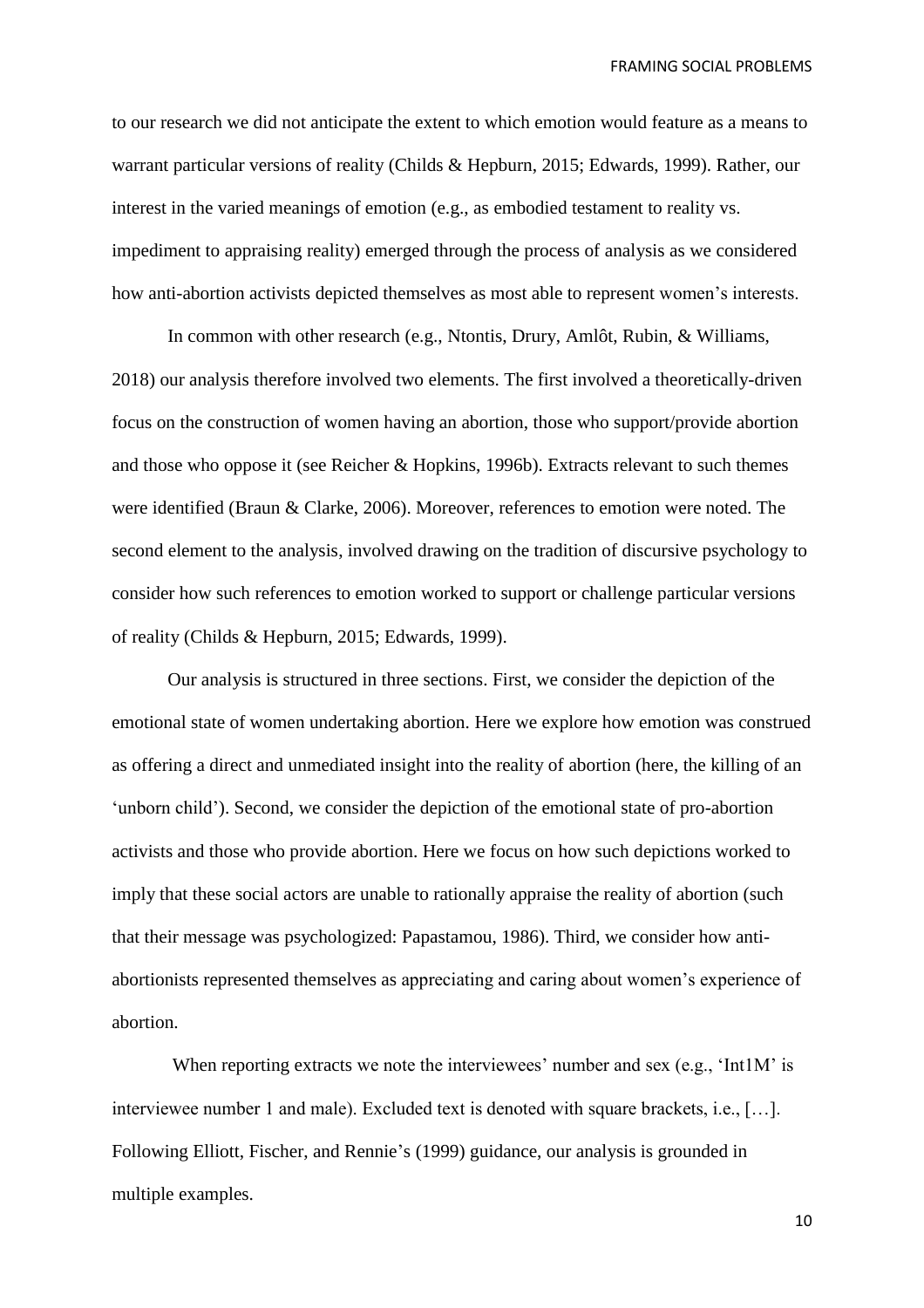#### **Analysis**

### **Section 1. Women's experiences**

All the interviewees characterized women as suffering emotionally after an abortion. Often such attributions of psychological distress were naturalized through reference to the experience of miscarriage. For example, when the interviewer commented that they had heard that abortion "can cause mental health problems" one interviewee (IntM9) spontaneously invoked the example of miscarriage. Specifically, the interviewee replied:

## **Extract 1**

IntM9: Yes, absolutely because essentially it is the death of the child that is growing, that's developing and if you're going to have emotional responses when it's done through natural causes you're also going to have emotional responses when it's done through unnatural causes, it's only natural.

Of particular interest here is how the interviewee's claim to know about others' emotions is established through reference to the (culturally recognized) sense of loss associated with miscarriage. Indeed, this parallel implies that emotional distress after abortion is to be expected ("it's only natural"). Moreover, this *naturalized* reaction is construed as speaking volumes about the foetus: it is a "child that is growing". Other interviewees elaborated on the inevitability of emotional distress in ways that more explicitly constituted the foetus as a child. For example, one interviewee argued:

## **Extract 2**

Int12F: the women that I see, there's the grief, the natural grief reaction that's there and "why am I grieving for a choice that I made?" this logical, and so the instincts of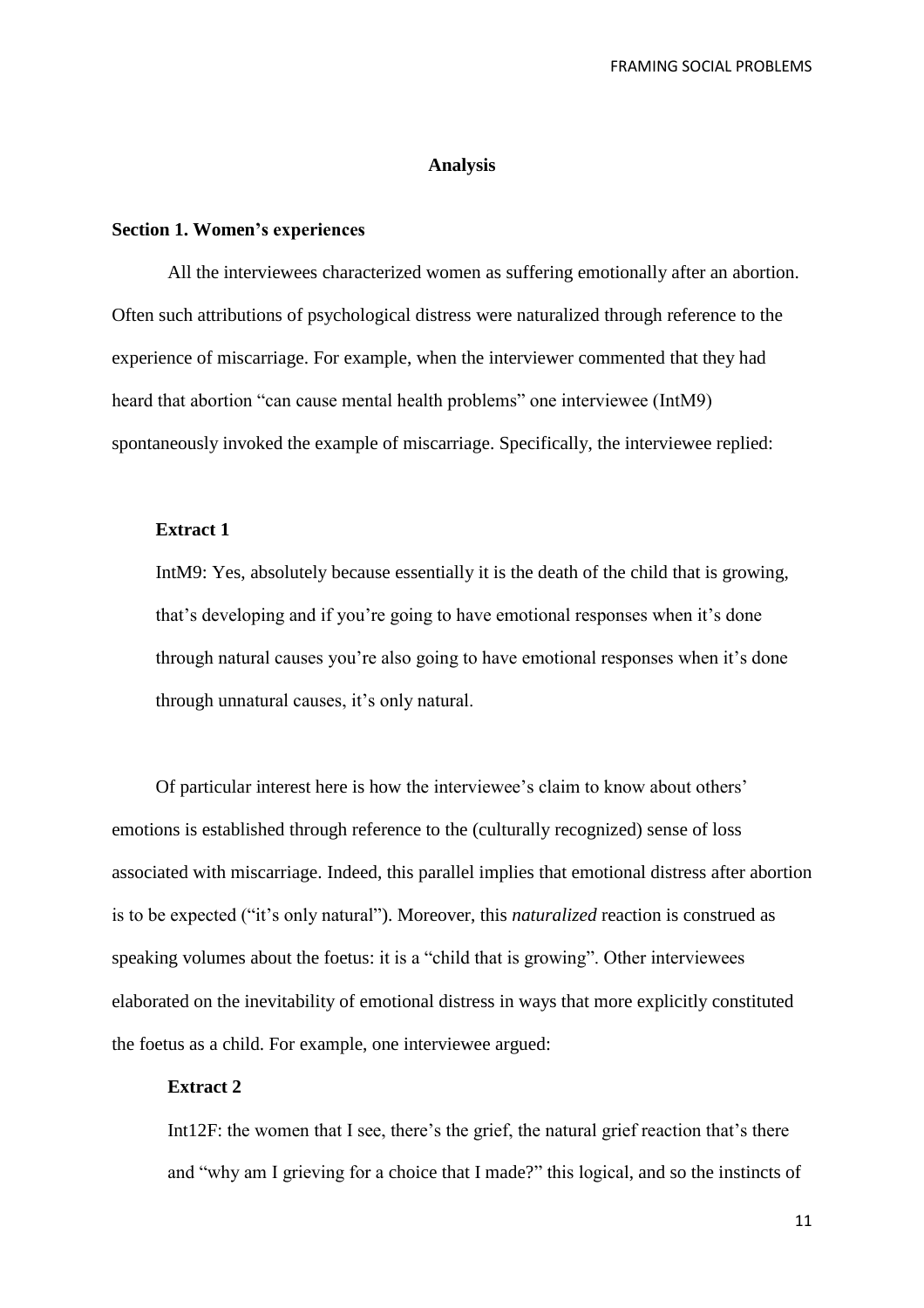a woman that are there, and she's got to try and deal with them and the symptoms that can arise from that are drug abuse or promiscuity and a destructive lifestyle and at the very core there's self-hatred so they want to punish themselves, other one having [inaudible] another one full-time drinking they think but each bad relationship or situation that failed it reinforcing how bad they feel about themselves, how they may cope with that is "my life became my career" after the first abortion, and many talk about whatever they are doing has to be successful because then the abortion will be for nothing so there's a lot in the aftermath […] and living life is people-pleasing, that gets worse and they'll struggle with that, maybe some get to burn out, "please like me, I'll do what you want"

Here, there is a sense of a strong (inevitable) emotional response to abortion (a "natural grief reaction") which speaks volumes about the enormity of one's actions. Of particular interest is the contrast between the reality of this embodied and authentic emotional experience and the rhetoric of choice which leads to a sense of puzzlement ("why am I grieving for a choice that I made?"). That is, there is sense in which emotional experience is depicted as testament to the reality of abortion: the status of the foetus as unborn child is manifested in post-abortive "grief" and such talk is again naturalized through locating her emotional reactions in a narrative of biological motherhood (e.g., the maternal "instincts" that "she's got to try and deal with"). Furthermore, the woman's emotions are characterized as entailing "self-hate" which implies the woman's feelings testify to *her* knowing she has done wrong. Again, this works to characterize psychological distress as revealing much about reality: the pregnant woman is a mother with an unborn child. Also, it is noteworthy that the manifestations of this painful emotional state are diverse: Women "punish themselves" in all manner of ways, from the 'deviant' (e.g., drinking) to the 'conventional' (e.g., building a career) which works to generalize the impression of harm, even if the 'symptoms' involve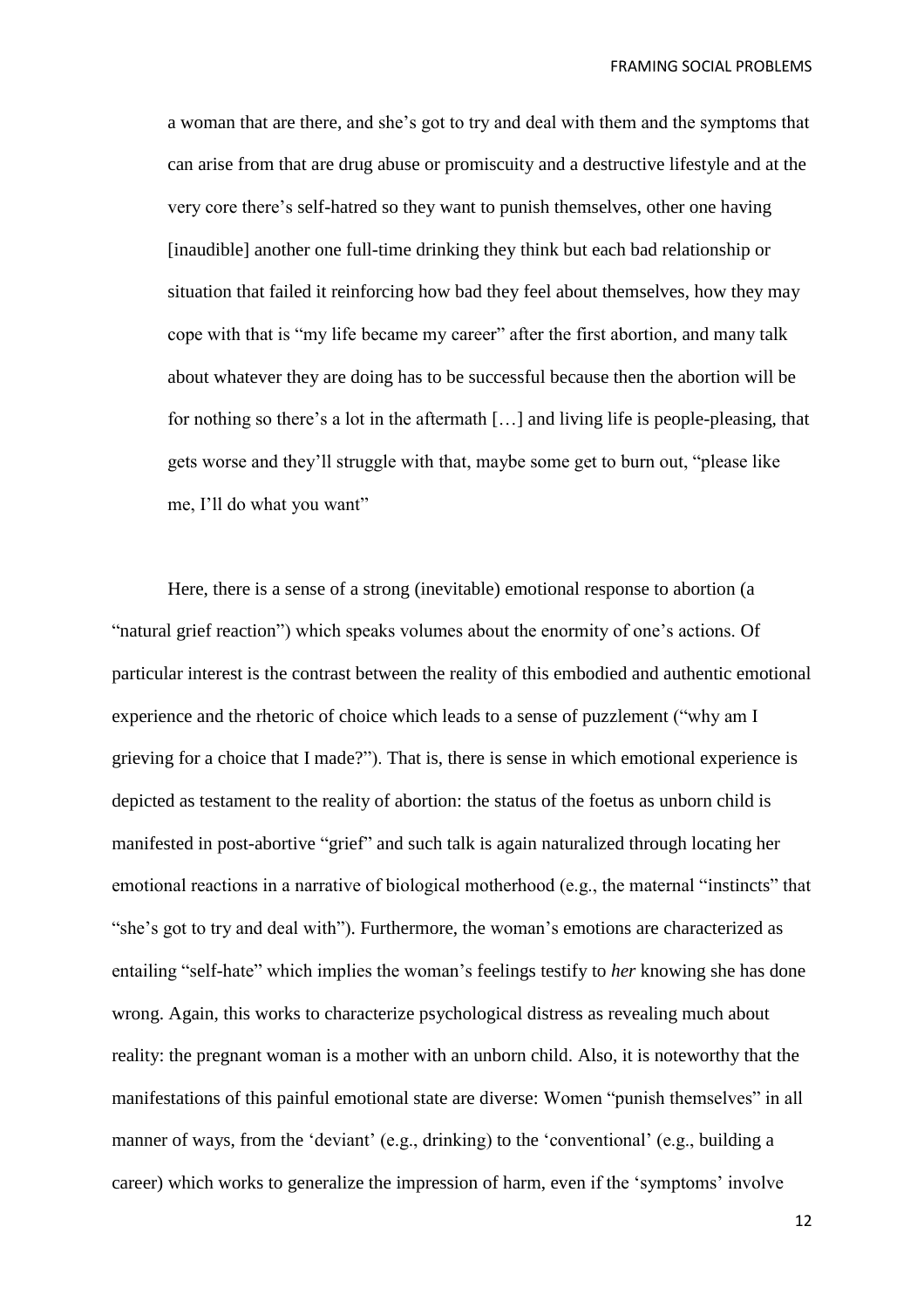(apparent) 'success'.

In Extract 3 the inevitability of distress, is even more explicitly developed through reference to the "natural" bond between "woman" and "child":

# **Extract 3**

Int13F: somebody's life has ended, there is a death ehm and that death has taken place inside of the mother and that bond was there whether the mother wanted it to be there or not whatever difficult circumstances ehm you know that was still her child and that bond is broken in a way that should never happen naturally, so not, that baby is meant to be nurtured but you know the women expect to be a safe place and the mother's intuition is to protect again even if she wants it or not, it's deeply in, it it's a mother's intuition to, it's in her body and everything in her is telling her, is built to protect this child, so to break that relationship and that bond in such a way. An abortion procedure is a horrific thing and I don't think everybody knows you know [what] actually happens during an abortion it really can be horrific and so honestly I don't think any women cannot be affected by something like that I just don't think it's possible. However that manifests itself deep down I think there is an impact.

Here again the interviewee offers an extended account of the basis for a woman's post-abortion distress rooted in a narrative of biological motherhood (distress being bound up with the unnatural act of the "mother" breaking the "bond" with her "child"). Furthermore, and in a similar manner to extract 2, talk of 'deep' emotional damage (whatever the individual thinks or reasons) allows generalization ("honestly I don't think any women cannot be affected"). That is, there is something of a contrast between what happens on the surface and "deep down" such that regardless of surface manifestation, emotional damage must be presumed. Indeed, this experience of damage is thoroughly embodied ("it's in her body and everything in her is telling her, is built to protect this child") and arises regardless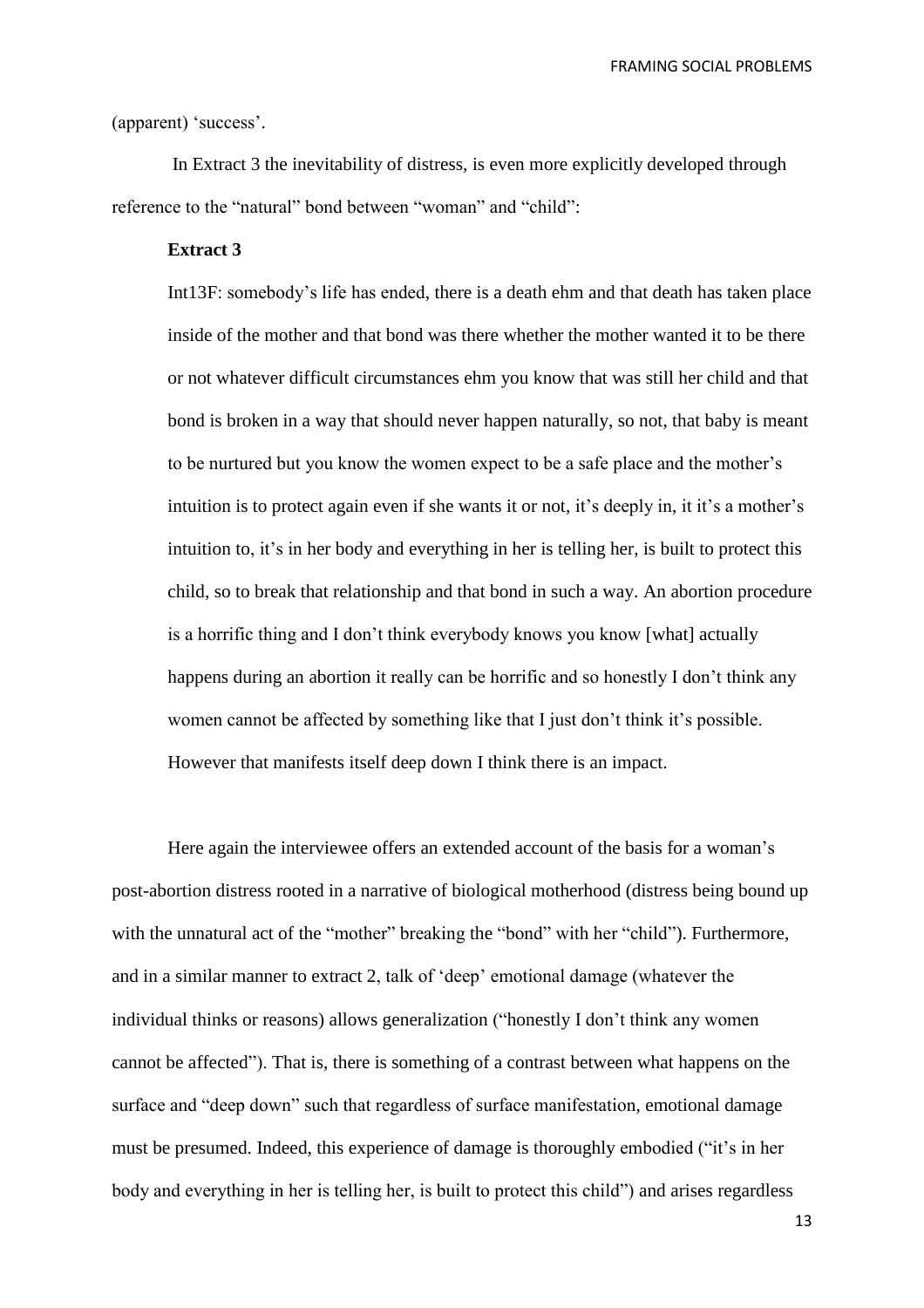of what one thinks or wishes ("whether the mother wanted it to be there or not"). Again, emotion rooted in "a mother's intuition" testifies to an unavoidable reality: the foetus is "still her baby".

Other interviewees used the contrast between the embodied reality of emotional pain and the conscious reasoning that leads women to undertake abortion to depict the woman as suffering a two-fold blow. Thus, one interviewee (IntF10) explained that the embodied reality of emotion was especially painful because it contrasted so dramatically with the vocabulary of reasoned choice in abortion:

## **Extract 4**

IntF10: If you just commit something at a time perhaps it's right at that time but then it can still affect you like cause some woman does something that what she thought was best she might still have absolutely not going to make it an actual part of her she does have symptoms of regret and she's going to say "Why am I feeling like this because I did what was right" it's going to be even more confusing for her she did [what] she thought was right but she still feels she's done something wrong you know, it's, so I think you can, I'm not saying this, you can't make a rational choice, but, you can, but, so the thing, just because something is rational and logical doesn't mean it's right, turns out it's always, always best.

Here there is an explicit contrast between thought and emotion in which the latter is privileged as evidencing the nature of reality: Although the woman may think and reason that she is "absolutely not going to make it an actual part of her", such reasoning is powerless in the face of the reality revealed by her emotional reaction ("symptoms of regret", the sense "she's done something wrong"). Such (apparently authentic, natural, and unmediated) emotions reveal the reasoning behind the decision to abort to be misguided ("just because something is rational and logical doesn't mean it's right"). Furthermore, echoing themes in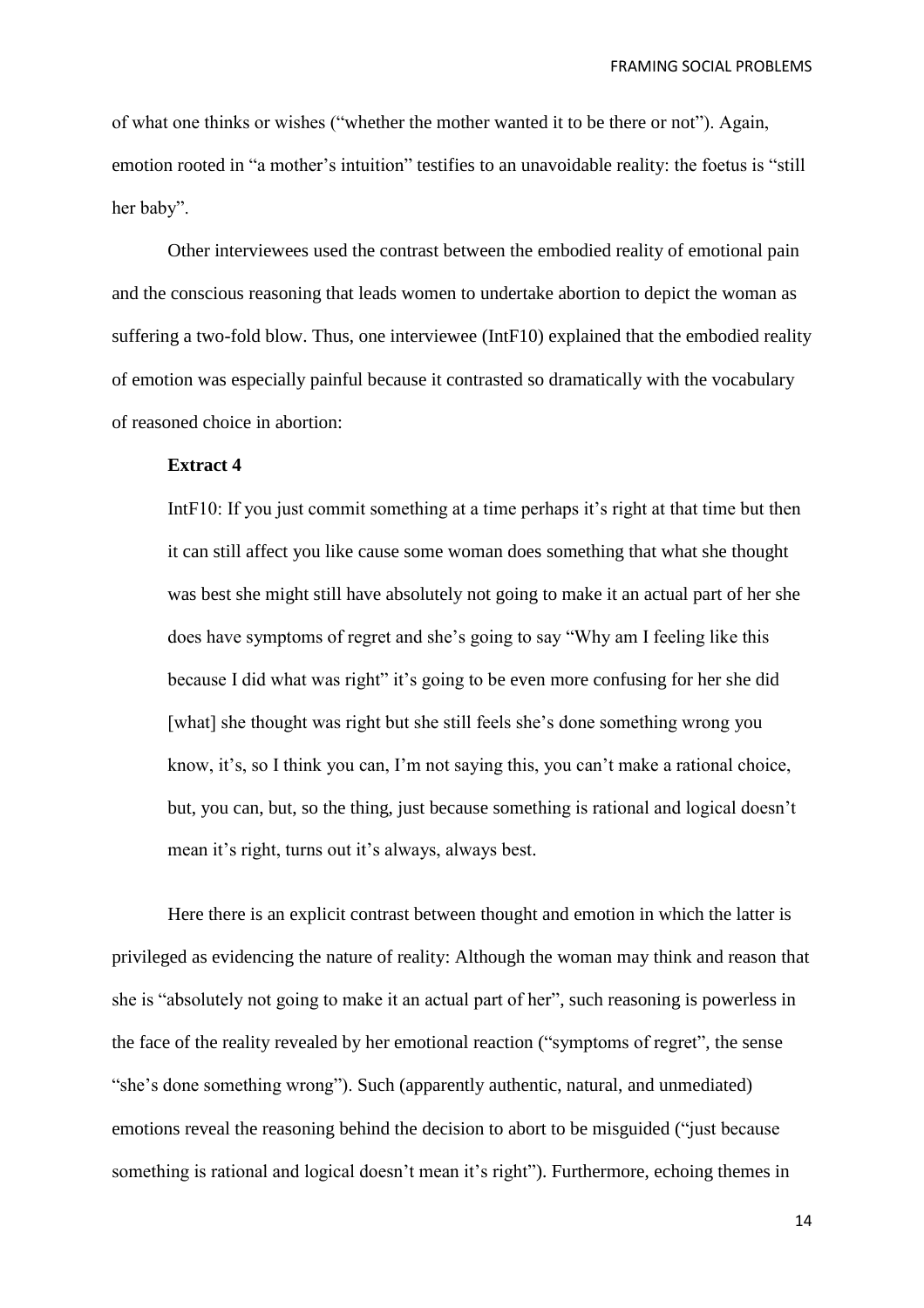extract 2, this contrast between the unanticipated emotional "symptoms of regret" and the reasoning that led to the decision in the first place only adds to the emotional pain experienced ("it's going to be even more confusing for her"). All this works to establish a sense of reality that is attested to by women's emotional pain and which cannot be circumvented by so-called reason and logic.

Whereas the negative emotions attributed to women were construed as evidencing the reality of abortion, instances of positive emotional reaction were not accorded such status. Rather, positive emotional reactions (such as any reported sense of 'relief') were rerepresented as superficial and transient. Take the following:

# **Extract 5**

Int9M: So I imagine for some women it [an abortion] can be a freeing experience emotionally. I wouldn't consider it a freeing experience in terms of reason but I imagine some women, perhaps those who are career-driven or they have certain goals in life, very fixated on certain objectives and nothing is getting in their way, I imagine it can seem freeing but I imagine deep down really looking at inside of the person you would find some hurt there and you know you have to ask why they've got such a fixation and objective in the first place. Because that would suggest a certain instability is the wrong word but you get what I mean by using a certain instability to begin with but not quite instability but a certain things aren't always quite in place.

This interviewee acknowledges the existence of positive abortion-related emotions but implies they should not be taken at face value. Instead of revealing something about the authority of reason ("I wouldn't consider it a freeing experience in terms of reason") "relief" is construed as superficial with the "hurt" of abortion again implied through reference to other "deep down" (negative) emotional states. Indeed, rather than a sense of relief being taken at face-value, it is taken as diagnostic of a psychological problem (e.g., "you have to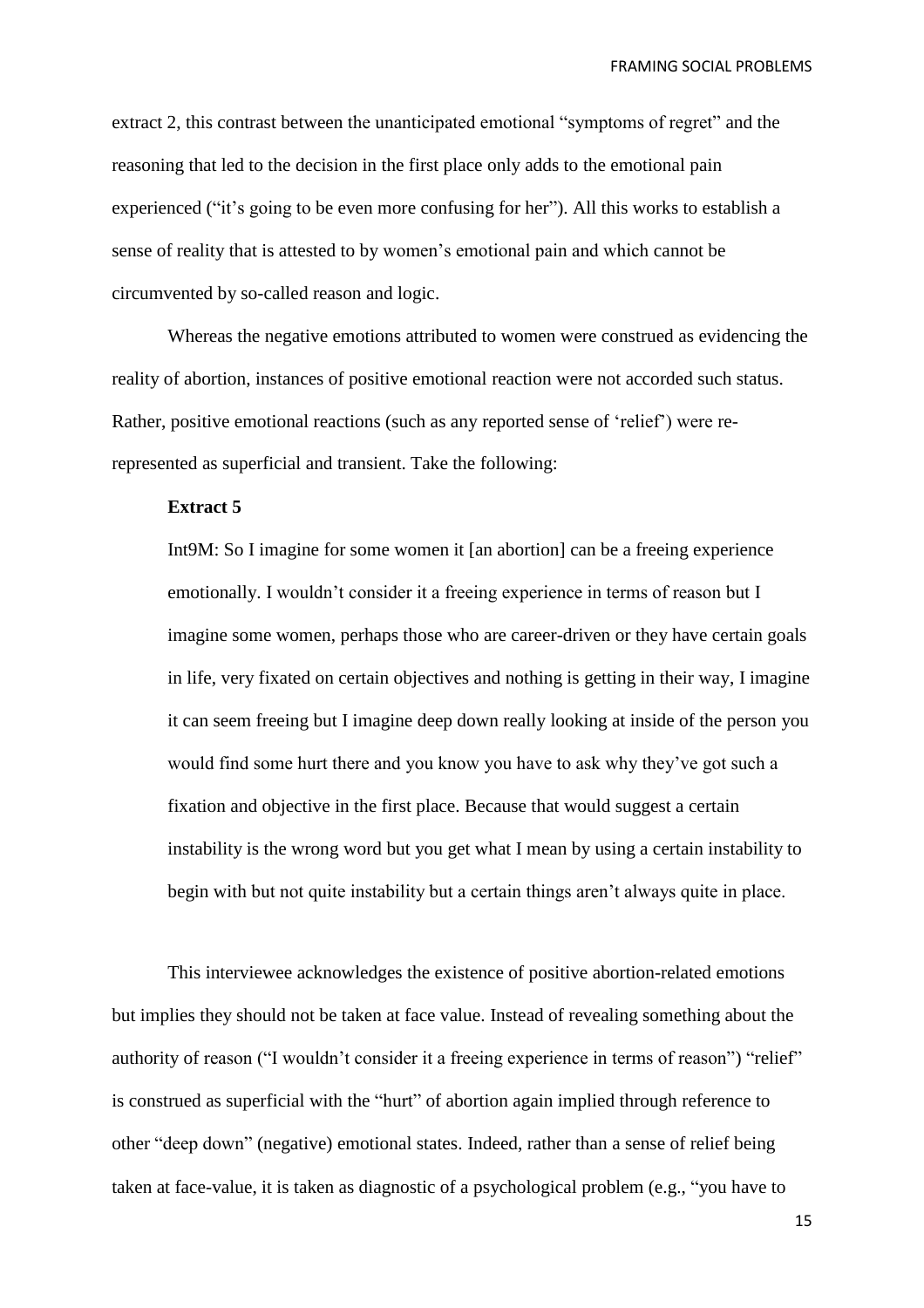ask why they've got such a fixation and objective in the first place"; "certain things aren't always quite in place").

Thus far, we have considered how women undertaking abortion are characterized as distressed and how the interviewees' claims about others' emotional experiences were constructed. We saw how talk of instincts and their denial contributed to a sense that distress is inevitable and how talk of 'hidden' or 'deep' emotion generalized the outcome of distress to the many (rather than the few who present with problems). Moreover, we noted the manner in which emotional experience was construed as speaking volumes about the reality of abortion. That is, women's putative emotional distress was construed as evincing the foetus's status as an 'unborn child'. In the next section we consider how those campaigning in support of abortion provision were represented, and how emotion featured in their characterisation.

### **Section 2. Pro-abortion protagonists**

Unsurprisingly, activists of any persuasion must counter the arguments developed by their opponents and this often entails questioning their opponents' ability to speak on behalf of those they claim to represent (Reicher & Hopkins, 1996b, 2000). Here, we consider how anti-abortionists characterized those they saw as promoting abortion. This included abortion activists, the more general category of 'feminists' (assumed to support access to legal abortion) and, also of medics who (because they provide abortion) were judged to contribute to the normalization and sanitization of abortion. Repeatedly, these actors' claim to act in the interests of women were questioned. For example, one interviewee argued:

## **Extract 6**

Int13F: there has been real injustice to women, that they've been told that they'll be fine, it's not fine and it's not good for them, it's really not an empowerment for women, it's all just a lie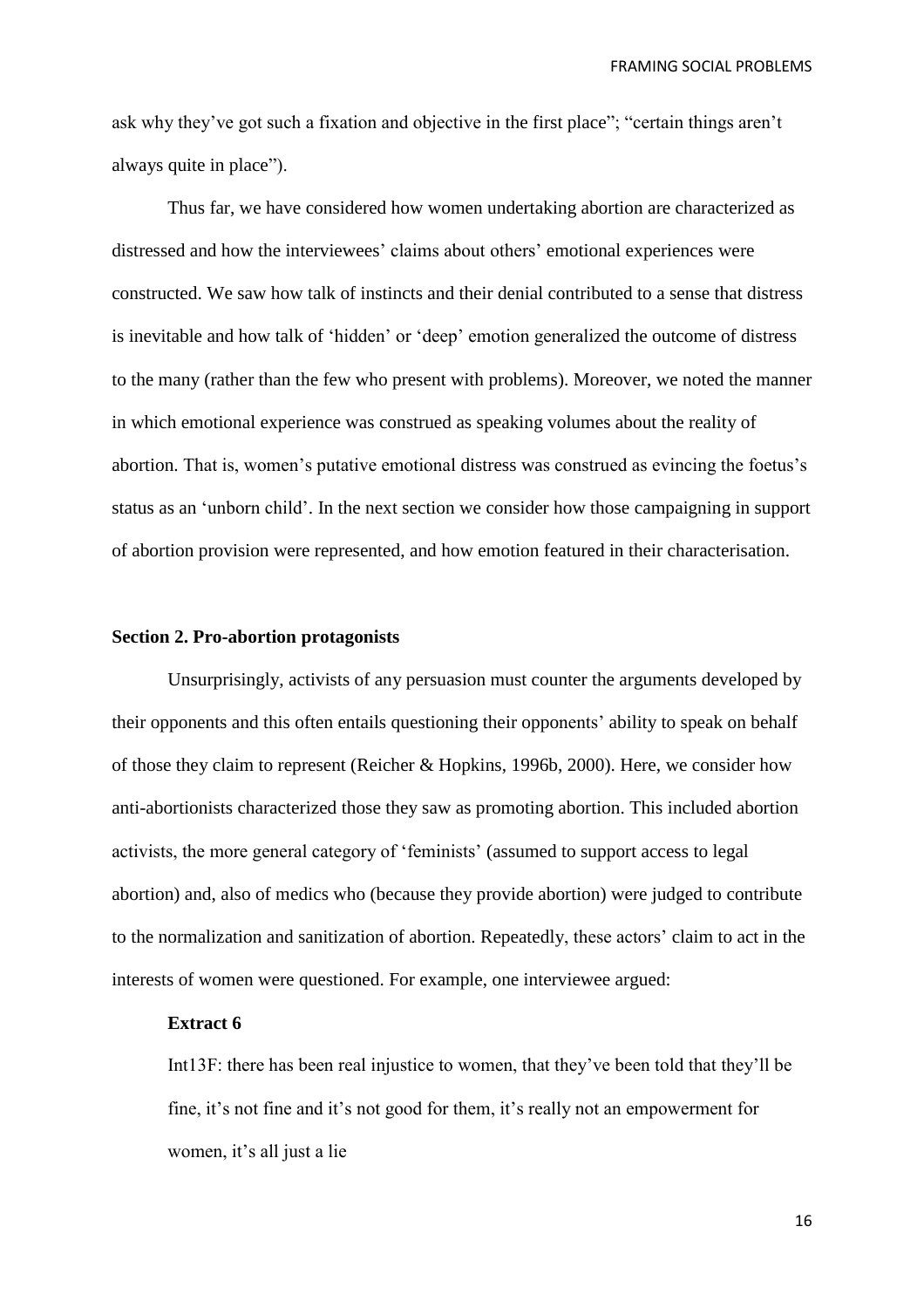The argument that pro-abortion activists misinformed women about the reality of abortion was developed in various ways. One of these was through the attribution of emotion to those assumed to be pro-abortion. Yet, if so far we have seen emotion represented as embodied testament to reality, in this section we will see emotion represented in a manner that psychologises (Papastamou, 1986) pro-abortion attitudes. For example, one interviewee (IntF12) characterized those who were pro-abortion as having their judgement clouded by their emotions:

# **Extract 7**

IntF12: Ahm so with the medics and the the feminist movement and I would say like there is a huge area of denial and confusion for them about like they are looking on one level where women are in society and the culture that they live in but they're struggling with the emotions and I see that in the feminist movement and maybe it's a generalization I'm making but there are so many hurt women who feel abused by men in whatever sense work home life relationship that they can't be more angry about that and that influences how they view abortion.

Here, the pro-abortion opposition are depicted as emotionally damaged. Specifically, feminist activists are depicted as feeling "hurt" and "abused" by men with their emotions distorting their capacity to evaluate properly the reality of abortion. That is, although concerned about women's experience ("they are looking on one level where women are in society and the culture that they live in"), their own emotional damage distorts their judgement. Thus, in contrast from what we saw in Section 1 (where emotion was construed as offering insight into reality), the attribution of emotion to pro-abortion activists explains their position as rooted in their personal "denial and confusion".

A similar construal of emotion was apparent in another interviewee's argument that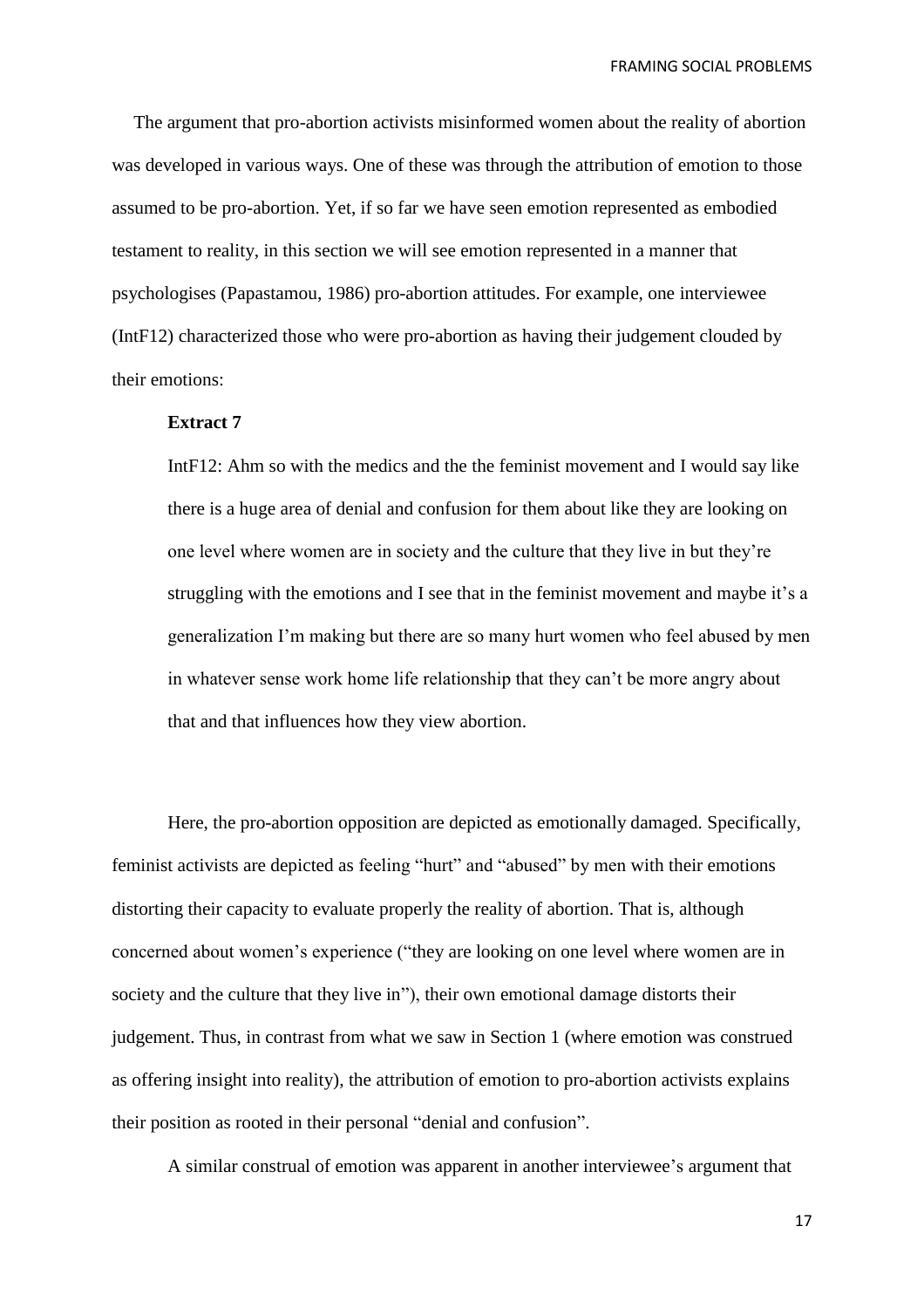pro-abortion activists were unable to enter into rational dialogue. One (Int8F) argued that although feminist pro-abortion campaigners sounded assertive, they were emotionally vulnerable and so "can't even entertain some sort of discussion". They continued:

# **Extract 8**

Int8F: I see these women they're so angry at men you know feminists are so angry at the world and I think "God men have broken you down" like "the world has broken you down and you trust no one now" and I think "I need to keep loving you" because I can't like "you need to know that you are, you know, you are better than, you know all the stuff you set yourselves up for. I know you feel like you are taking your power back but you are just making yourselves more vulnerable". I feel you know they don't know how to give in themselves they don't know how to love properly like there is walls and walls and walls and walls and they are getting more and more fearful confrontation can't even confront them anywhere cause you're so afraid […] I see vulnerable women who are afraid, you know they are hurting, you know they don't want any more hurting in their life and they fear people telling them they are wrong, it's like they can't even entertain some sort of discussion, something that is quite harmless in itself, 'cause they are so broken, so angry you know.

Again, we see pro-abortion activists' position psychologized (e.g., "the world has broken you down and you trust no one now"). Indeed, depicted as "vulnerable women who are afraid" and "angry at the world", pro-abortion activists are characterized as unable to enter into reasoned discussion because they "fear people telling them they are wrong" and "can't even entertain some sort of discussion [ ] 'cause they are so broken, so angry you know"). Again, there is something of a contrast with the characterization of emotion apparent in Section 1 (where emotion was construed as embodied testament to the nature of reality). Here, emotion is construed as blocking proper engagement with (and rational discussion of)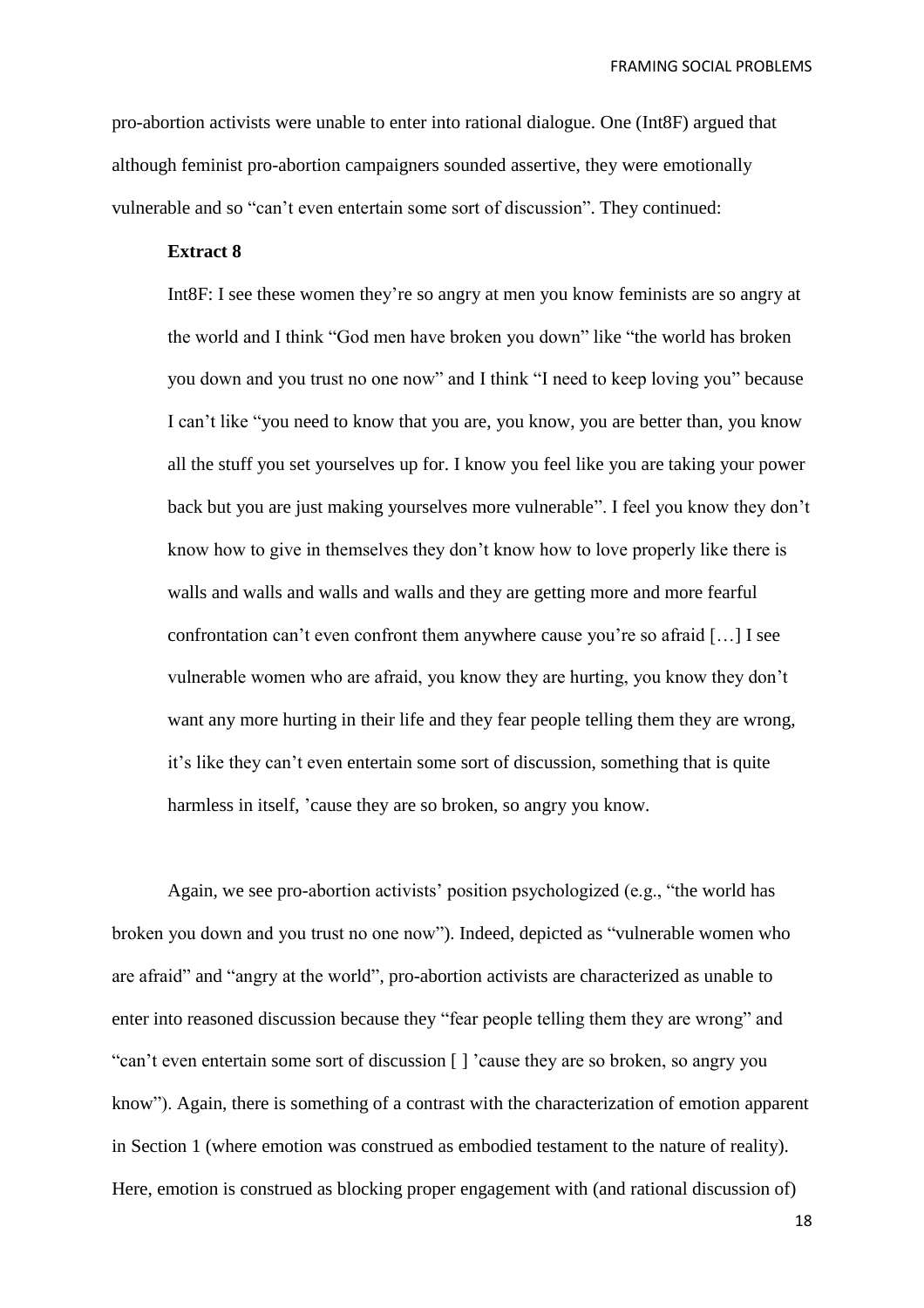the reality of abortion: "they don't want any more hurting in their life and they fear people telling them they are wrong".

A similar account was developed by another (Int5M) who argued that many proabortion activists had themselves undergone abortions and that the resulting emotional distress motivated their pro-abortion campaigning. The context was set by the contribution from their co-interviewee (Int6F) who commented that abortion-related damage "manifests itself in many different ways, doesn't it? And it stays often repressed for years". Building on this, and assuming that pro-abortion activists had themselves experienced abortion, the interviewee (Int5M) proceeded to contrast the tenor of anti-abortion activism which exhibited a calm, reasoned judgement, and the "shouting and screaming" of pro-abortion activist. This was illustrated through reference to the demonstrations organized by the two opposing protagonists (which they referred to as "pro-choice" and "pro-life"):

### **Extract 9**

Int5M: Come to a demonstration and you will see (laughs) because remember what I said when I was twelve we were a silent demonstration and the pro-choice is not so silent. Now if you think that in terms of you know whose point of view prevails in Britain at the moment? It's not ours. And what I'm saying is "who should be happy?" And who should be shouting and screaming about injustice? Because from our point of view there are two hundred thousand children in Britain year in, year out, since 1967, eight million children in Britain have been killed by the state. Now it's surprising that I can even stay that calm but it's very rare that you will see pro-lifers shouting, screaming, use an abusive language. […] So what I'm saying is, you know, I think when you look at pro-choice organizations and you listen to the language and you look at their behaviour and I suppose you become, you perhaps become prochoice before an abortion and perhaps you become pro-choice after an abortion, ahm, I look at that and think "does abortion make you happy"? Does it make you into at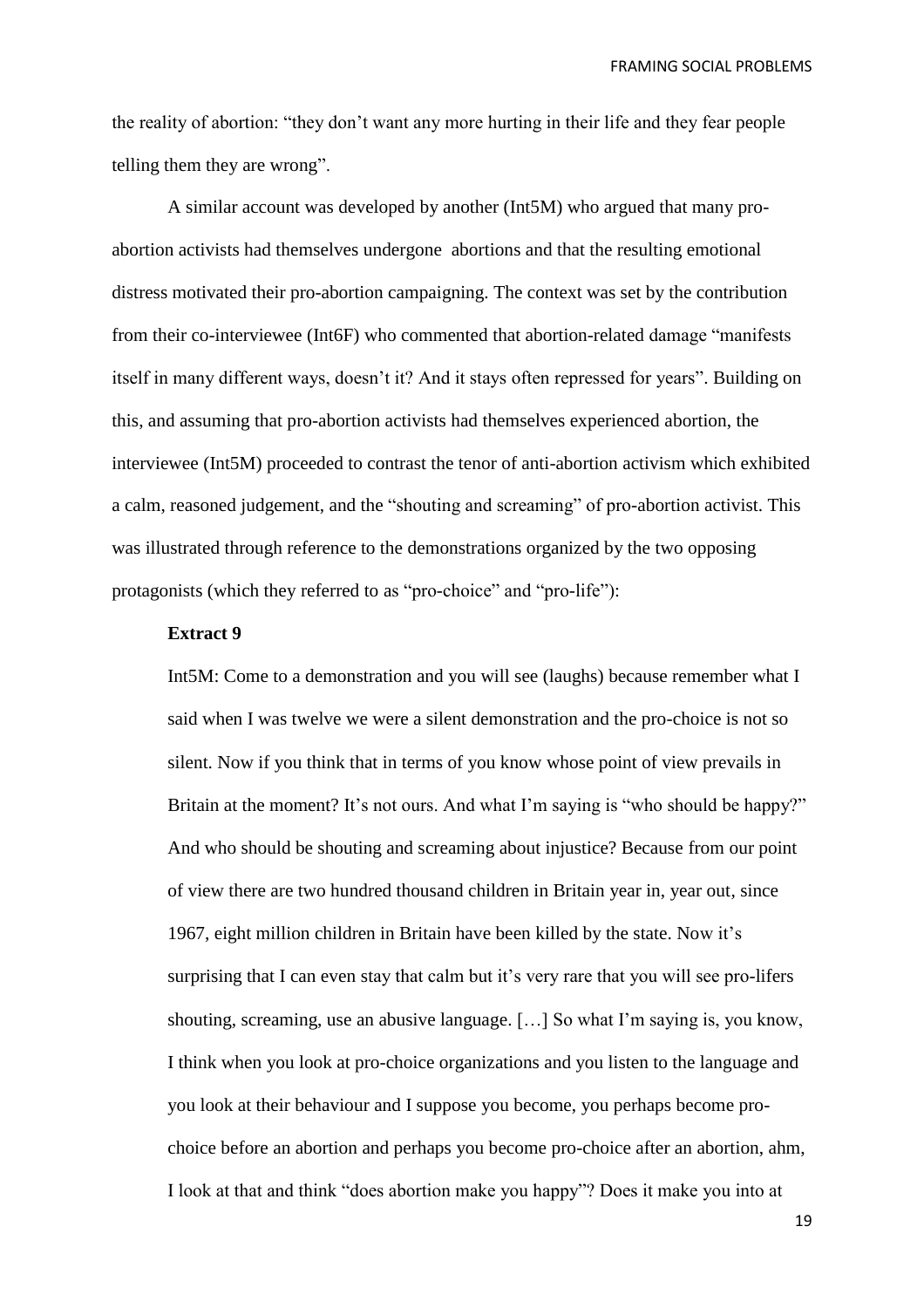peace with yourself? And well, look and draw your own conclusions.

Here, there is a contrast between the calm stance of anti-abortion activists even as they contemplate the fate of all those "children" "killed by the state ("it's very rare that you will see pro-lifers shouting, screaming, use an abusive language") and the emotional state of pro-abortion activists. Indeed, the emotion attributed to pro-abortion activists undermines any claim that their position is based on a reasoned engagement with the reality. Rather than being "at peace" and "happy", anti-abortion activists are characterized as "shouting and screaming" with this the manifestation of deep-rooted emotional distress. Thus, the emotions attributed to pro-abortion activists decouples their protest from the logic of feminist analyses of reproductive rights and re-presents it in terms of emotional disorder. Again the point is that just as the attribution of emotion can be used to imply a position is rooted in the experience of reality (Section 1), so it can be used to imply a position is discrepant from rational judgement.

#### **Section 3: Anti-abortion protagonists**

In this section we focus on the depiction of anti-abortion activists. Complementing the characterisation of pro-abortion activists as unable to represent women's interests, our interviewees emphasized their own care for women. This could be done through contesting the designation 'feminist'. For example, one (Int10F) argued:

# **Extract 10**

Int10F: there is a saying that you can't be a pro-life feminist but I would say you can't be a pro-abortion feminist because I think abortion obviously damages women, hurts women [...] so to me it's very important to be feminist, pro-woman and pro-life, I think it's the same thing, it's what's best for the woman and the child.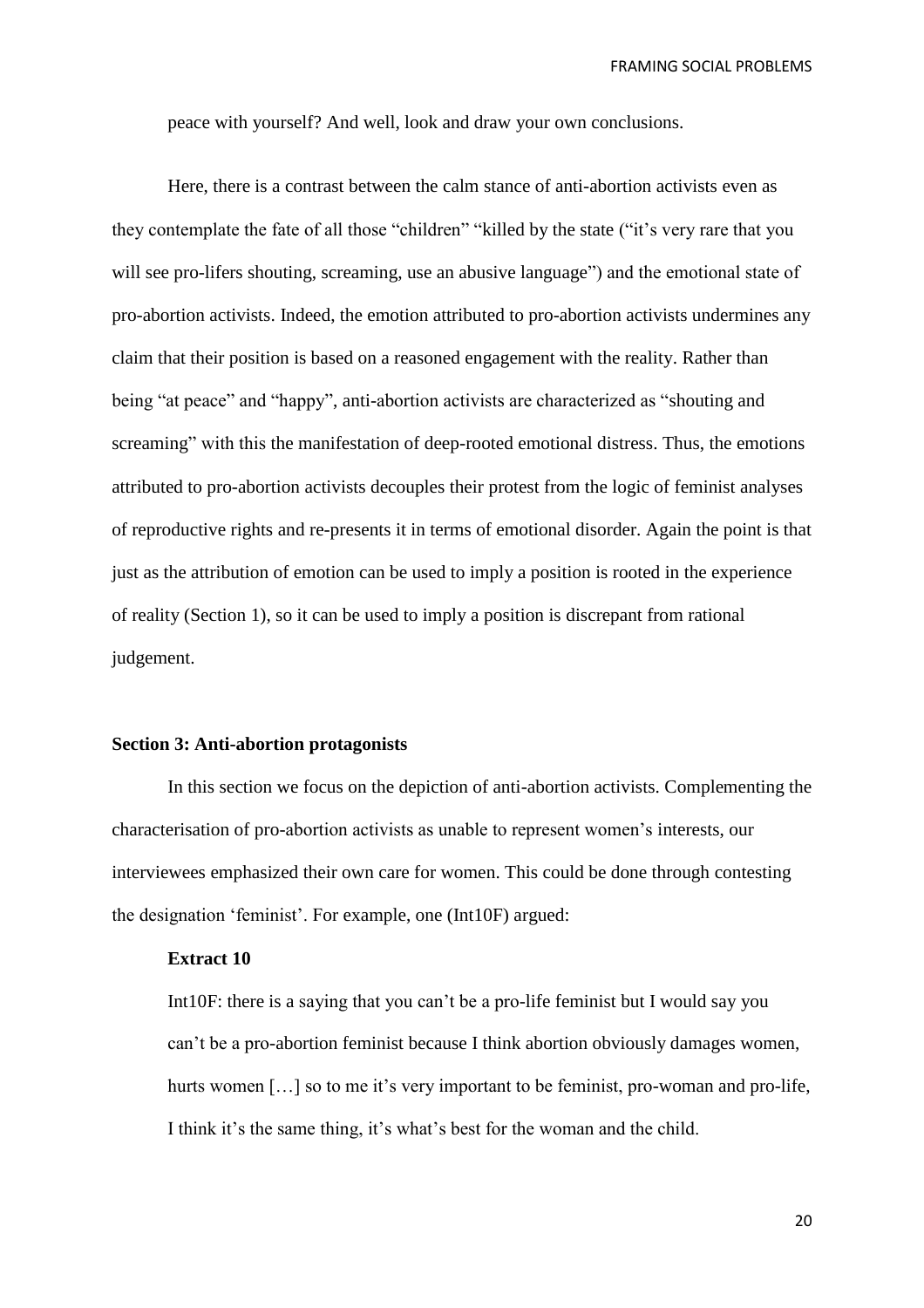Such re-appropriations of the designation 'feminist' turn around the common accusation that anti-abortion activists are unconcerned about the fate of the women faced with an unplanned pregnancy. Rather they want "what's best for the woman" and this claim was developed though reference to anti-abortion activists' concern for others' putative emotions. For example, one (Int2F) explained:

# **Extract 11**

Int2F: I think a lot of the pro-life movement is also about helping these women to come to terms and to peace with what they've experienced and I wouldn't be happy to see anyone go through that at all.

Elaborating on their concerns for women's well-being some interviewees emphasized how their activism entailed building a therapeutic emotional bond. For example, in extract 8 the interviewee (Int8F) presented themselves as reaching out emotionally ("I need to keep loving you") to pro-abortion activists who they had characterized as emotionally damaged ("hurting", "fearful", "they don't know how to love properly"). In similar vein, another spoke of anti-abortion activists having a close emotional bond with women who had actually experienced an abortion. For example, one spoke of the emotional "fellowship" between those in the anti-abortion movement and women who had undergone abortion. Referring to the latter she argued "there is a lot of women that say 'I can't believe you feel the same way as me' and it's fellowship you know they suddenly realize that":

### **Extract 12**

Int8F: there was actually one girl I had been friends with on Facebook ehm in an abortion recovery care and health line page and when she saw it she said to me "I had an abortion quite a few years ago and I had no one to turn to" she said "I didn't realize that there are people out there that wanted to talk to me and listen to me" she said "I felt so lonely after it".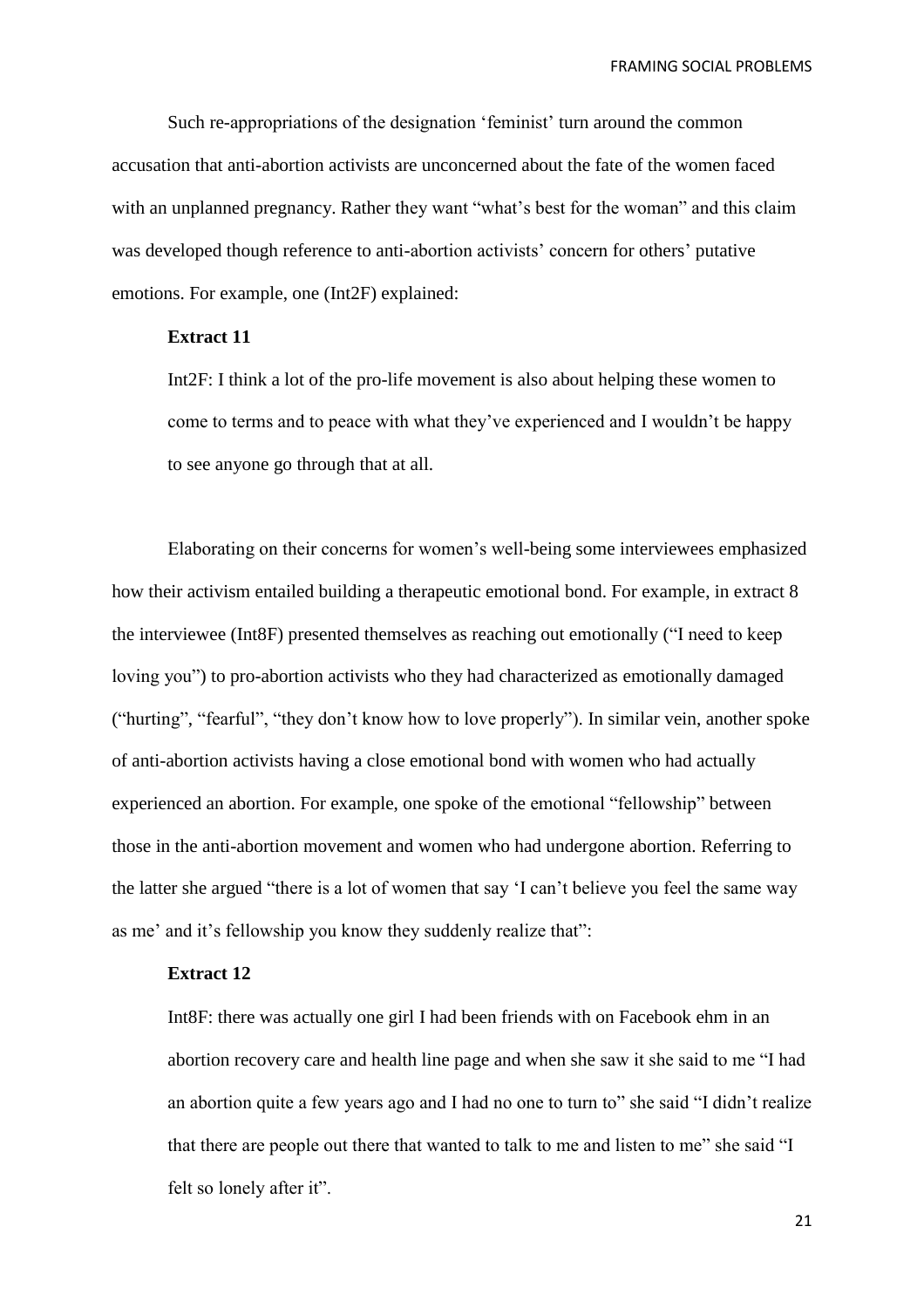Another interviewee (IntF12) who had personal experience of abortion developed this account. She explained that after her own abortion she was drawn to anti-abortionists who "were speaking about post-abortion syndrome as they call it, and as those women spoke I felt 'they are talking about my life' that's what got me interested". Moreover, she continued that this drew her to help other women. In her words:

# **Extract 13**

IntF12: and what the office here in [excluded location] was saying "would you be willing to come in for maybe an afternoon because we get calls and we don't know what to do for these women". Well neither did we, neither did I, apart from listening and giving some identification as to their feelings.

Again, this account implies that anti-abortion activists are well-placed to help address women's emotional experience. Just as anti-abortion activists respected her experiences (they were "talking about my life"), so too she herself respected others' emotional experiences ("listening and giving some identification as to their feelings"). Indeed, whereas pro-abortion activists' emotional experience of abortion was construed as blocking their ability to communicate (Section 2), there is a sense in which her emotions allow insight and facilitated therapeutic support with emotionally damaged women.

The wider corollary of this definition of the protagonists is that rather than the debate being framed as being between feminists and anti-abortion activists, it is re-framed as between women-centred anti-abortion activists and pro-abortion activists. In contrast to the latter, the former do not misrepresent abortion or deny women's experience but rather recognise and validate their emotional experiences, and are therefore well-placed to champion women's real interests.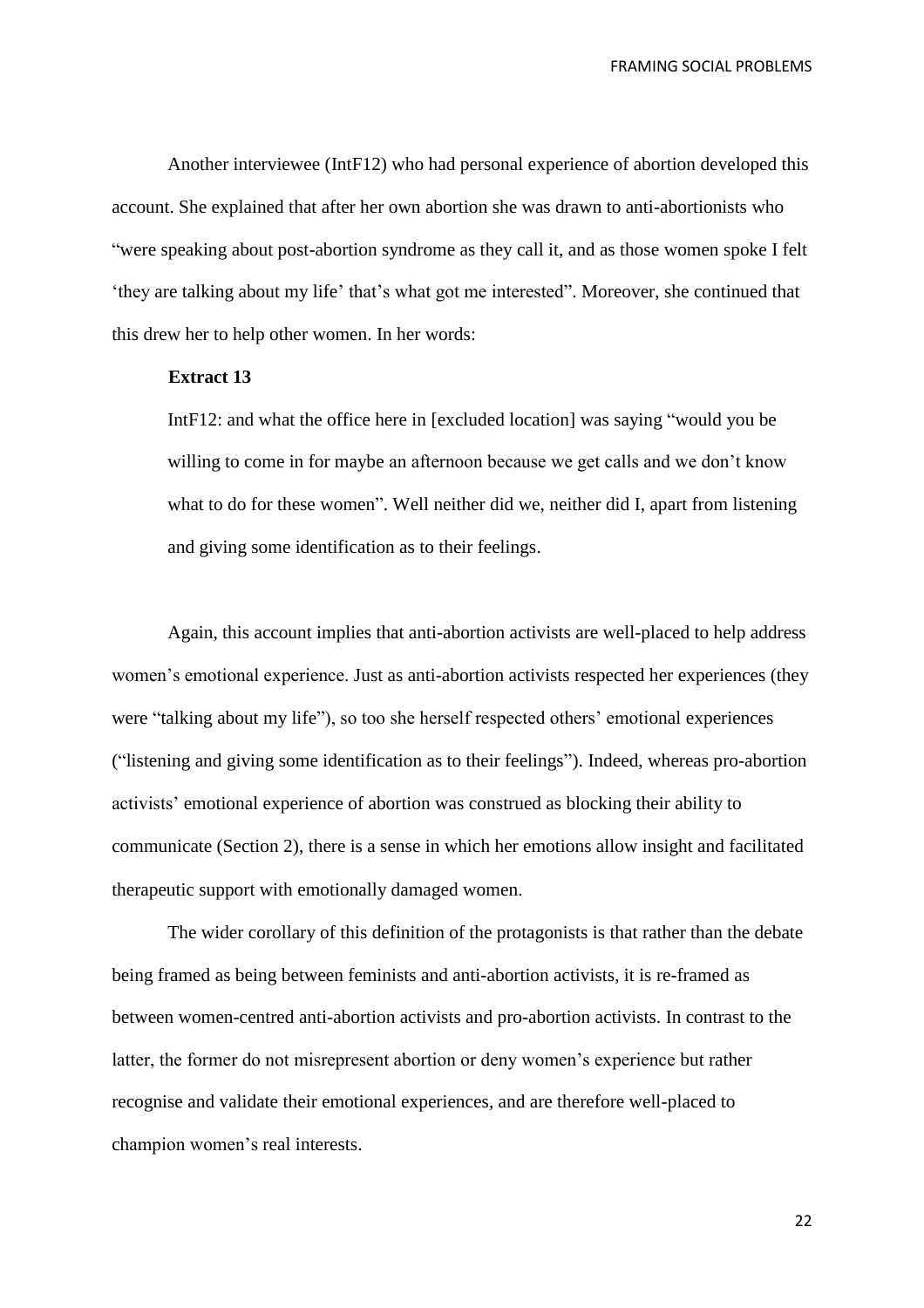#### **Discussion**

Much social psychological research on activism focuses on individuals' social identifications (e.g., as a woman, as a feminist). We complement such work through providing an analysis of how activists frame a particular practice (abortion) as constituting a social problem. We show how the characterization of various social actors (women having an abortion, pro-abortion protagonists, anti-abortion protagonists) (re)frames the abortion debate and the parties involved so as to imply that if you are concerned about women's interests you should ally with the anti-abortion camp.

As explained earlier, given developments in anti-abortion argumentation we expected reference to the putative emotional distress of abortion (Cannold, 2002; Lee, 2003; Rose, 2011). However, in the process of analysis we were alerted to how references to emotion featured in the characterization of various social actors. First, women were depicted as emotionally damaged by a termination and this emotional distress was represented as providing direct (embodied) evidence of the reality to abortion. That is, their emotions were depicted as testifying to the reality of the foetus as an 'unborn child'. Second, the emotions attributed to pro-abortion activists and those involved in abortion provision were represented as impeding their rational appraisal of reality. This psychologized (and as a corollary, depoliticised) pro-abortion protagonists' stance. Third, anti-abortion activists were depicted as more properly appreciating women's experiences and as being ready and able to help women. Taken together, whereas a framing of the abortion debate as between those who were 'prochoice' *vs*. 'anti-choice' implies that those concerned about women's interests should be proabortion (in the sense of supporting reproductive rights), the framing presented here does the opposite. Women are depicted as victims of abortion and anti-abortion activists as understanding and representing women's real interests. As a corollary, this framing implies those concerned about women's interests should ally with the anti-abortion position.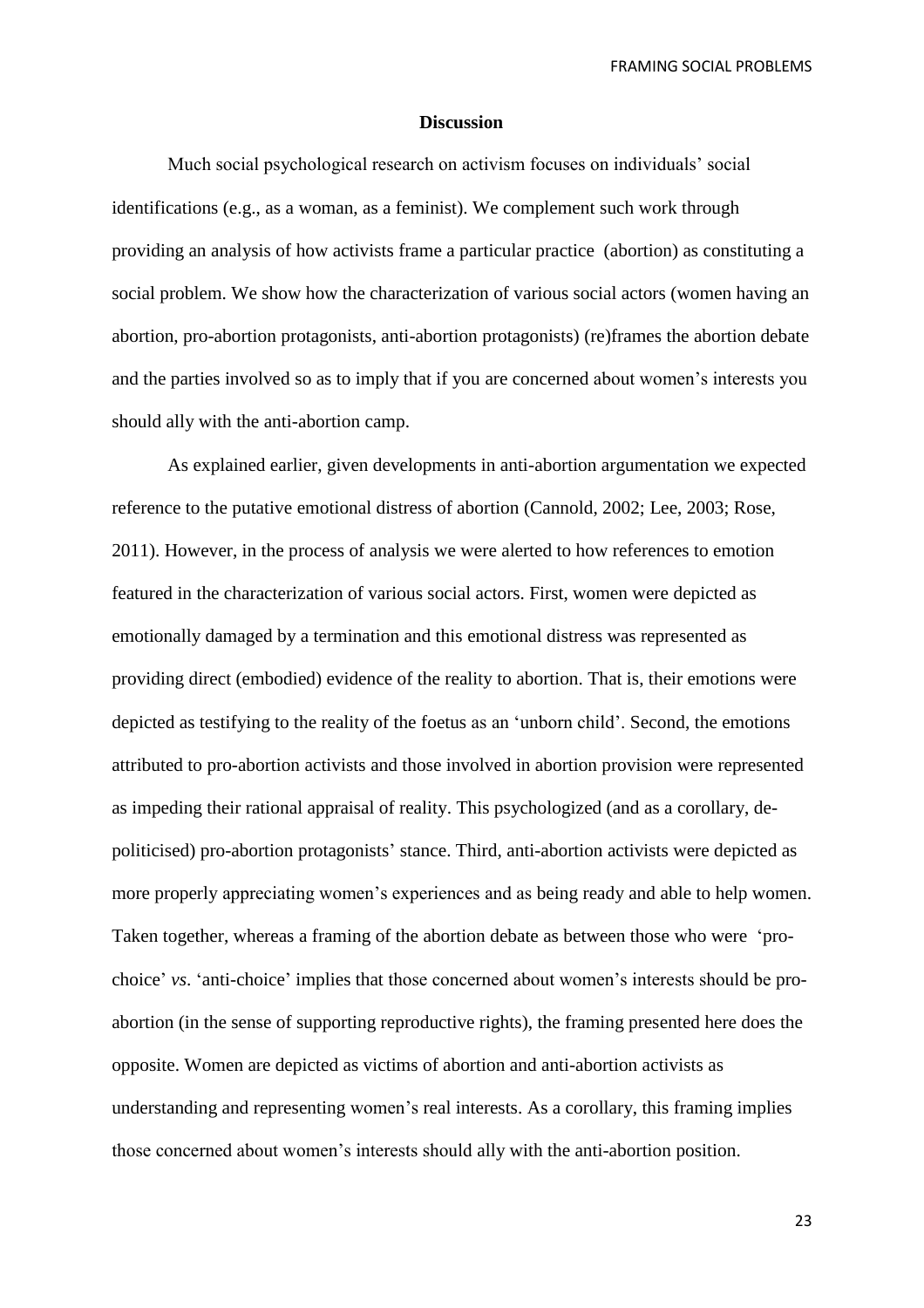The distinctive contribution of our approach to emotion may be gauged by comparison with other research on activism. Typically, social psychological interest in emotion considers how emotional experience motivates activist commitment (e.g., Leach, Iyer & Pedersen, 2006) or can be a basis for group self-categorisation (Livingstone, Shepherd, Spears, & Manstead, 2016). Yet, some research addresses activists' attribution of emotion to others. For example, Merola and McGlone (2011) investigated how the protagonists in the abortion debate attributed emotions to themselves and their opponents through reference to the established conceptual contrast between primary and secondary emotions (in which the latter are more closely associated with being human: Demoulin, et al., 2004). Merola and McGlone report that activists attributed more secondary emotions to their own side than the other which they interpret as showing a mutual dehumanisation of the protagonists' adversaries. Whilst such work helps explain how emotion attributions contribute to the development of ideological conflict, our work makes a different contribution. We show how references to emotion can work to establish and warrant a particular (strategically significant) framing of the abortion debate and the protagonists' identities in which the women having abortions and anti-abortion activists know the reality of abortion whereas pro-abortion activists are unable to appraise this reality rationally.

Inevitably our contribution is context-dependent. Our research was conducted in the UK and in other national settings abortion may be framed in different terms (e.g., national identity: Kozlowska, Béland, & Lecours, 2016). Also, although there is good evidence that the characterisation of abortion as psychologically damaging is a prominent feature of contemporary anti-abortion argumentation in the UK and the US (e.g., Cannold, 2002; Lee, 2003), we cannot assume emotion will always feature in the way we observed here (e.g., in psychologizing pro-abortion protagonists). Rather we would simply repeat the observation that talk about emotions can be a flexible rhetorical resource in warranting particular versions of reality (Childs & Hepburn, 2015; Edwards, 1999). Also, we only consider activists' talk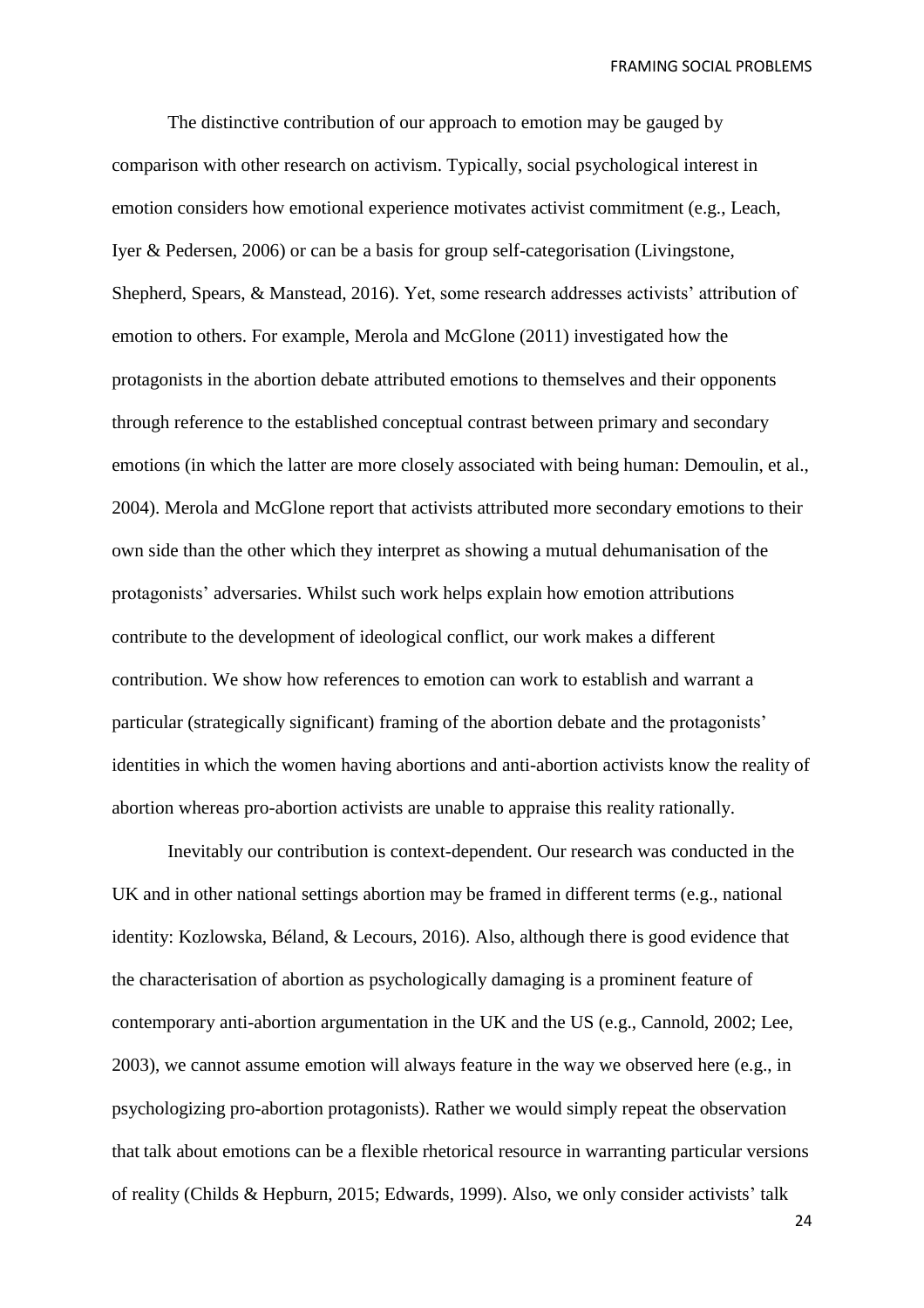about emotion and we do not know how such talk could be influential in shaping public understandings of abortion and the abortion debate's protagonists (let alone the degree to which individuals may come to identify with the anti-abortion constituency). Such issues could be addressed in experimental paradigms.

Future research could also investigate how would-be activists are socialised into particular ways of talking about emotion (sociological studies have begun to address these issues: Groves, 1995; Husain & Kelly, 2016) and how collective engagement in such talk could facilitate the development of activist identities (see McGarty, Bliuc, Thomas, & Bongiorno, 2009). This could be complemented by analyses of how such constructions are affirmed through activist social practices. For example, Husain and Kelly (2016) present an ethnographic analysis of how women who have had abortions and who attended an antiabortion group were led through a series of increasingly public group rituals in which they were encouraged to represent their abortion experience in the group-approved manner (such that they transitioned into becoming anti-abortion activists). Research could also address the argumentative resources available for women who have had abortion to frame their decision and experience in alternative (more positive) terms (Beynon-Jones, 2017; Purcell, Brown, Melville & McDaid, 2017) and contest the idea that abortion contradicts the 'essential nature' of women (Kumar, Hessini, & Mitchell, 2009).

Yet, though much remains, we have shown talk about emotion is worthy of particular attention. Talk about emotion can be used to constitute a group's interests and who can best articulate and advance those interests. Moreover, as emotion can be represented as direct embodied testament to the nature of reality (as a means to privilege certain positions) or as an impediment to the reasoned evaluation of reality (as a means to undermine others' positions), it can be a potentially potent means to characterize a debate's protagonists in strategically advantageous ways.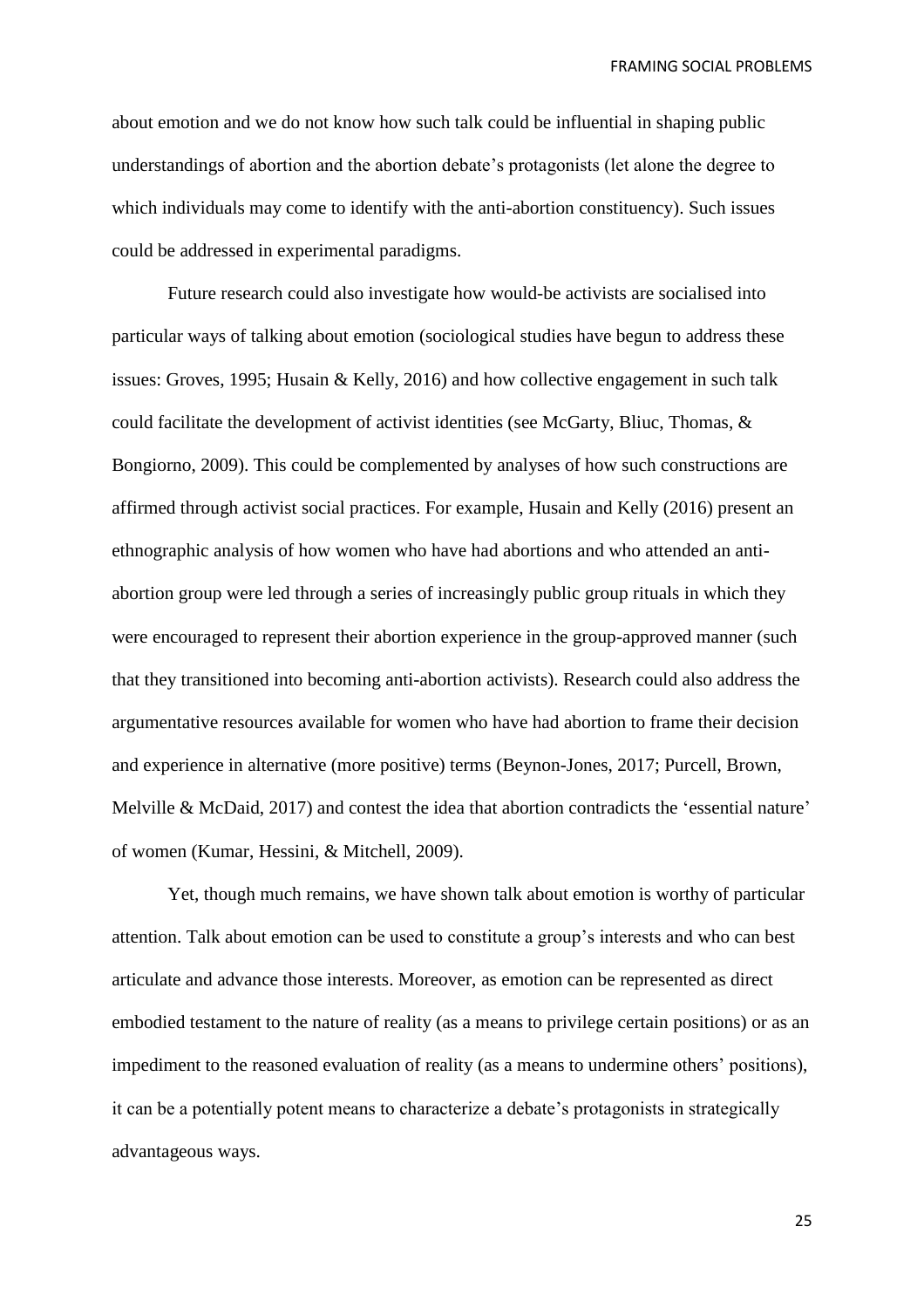#### **References**

- Beynon-Jones, S. M. (2017). Untroubling abortion: A discourse analysis of women's accounts. *Feminism and Psychology, 27,* 225–242. <https://doi.org/10.1177/0959353517696515>
- Benford, R.D. & Snow, D.A. (2000). Framing Processes and Social Movements: An Overview and Assessment. *Annual Review of Sociology, 26*, 611-639. <https://doi.org/10.1146/annurev.soc.26.1.611>
- Biggs, M.A., Upadhyay, U.D., McCulloch, C.E., & Foster, D.G. (2016). Women's Mental Health and Well-being 5 Years After Receiving or Being Denied an Abortion: A Prospective, Longitudinal Cohort Study. *JAMA Psychiatry* <https://doi.org/10.1001/jamapsychiatry.2016.3478>
- Bliuc, A.-M., McGarty, C., Reynolds, K. J., & Muntele, D. (2007). Opinion-based group membership as a predictor of commitment to political action. European Journal of Social Psychology, 37, 19–32. <https://doi.org/10.1002/ejsp.334>
- Boseley, S. Maclean, R. & Ford, L. (2017). How one of Trump's first acts signed death warrants for women all around the world. *The Guardian,* 22.7.2017.
- Braun, V., & Clarke, V. (2006). Using thematic analysis in psychology. *Qualitative Research in Psychology, 3,* 77–101. https://doi.org/10.1191/1478088706qp063oa
- Cannold, L. (2002). Understanding and responding to anti-choice women-centred strategies, *Reproductive Health Matters, 10,* 171-179. [https://doi.org/10.1016/S0968-](https://doi.org/10.1016/S0968-8080(02)00011-3) [8080\(02\)00011-3](https://doi.org/10.1016/S0968-8080(02)00011-3)
- Childs, C. & Hepburn, A. (2015). Discursive Psychology and Emotion. In Tileagă, C. & Stokoe, E. (2015). *[Discursive Psychology: Classic and Contemporary Issues](https://books.google.co.uk/books?id=y-xzCgAAQBAJ&pg=PA127&lpg=PA127&dq=locke+emotion+discourse&source=bl&ots=N5KhGu5N_7&sig=864He78qyO10hxoYoh31YrHZ1K4&hl=en&sa=X&ved=0ahUKEwis0ZW1qf_NAhWNF8AKHTSqBbkQ6AEIRjAH)* (pp. 114-128). London & New York: Routledge.

Condit, C. M. (1990). *Decoding Abortion Rhetoric: Communicating Social Change*. Urbana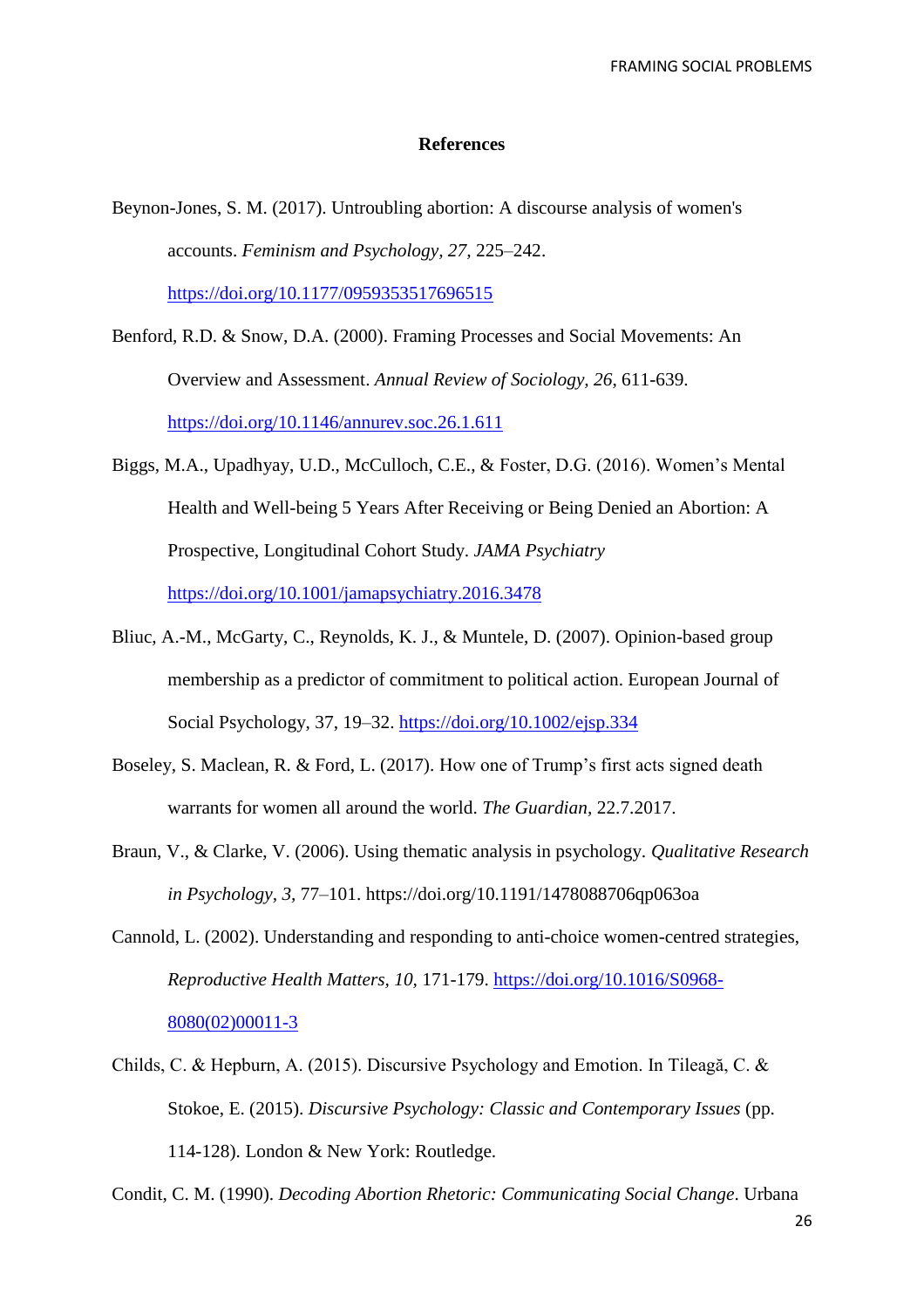And Chicago: University of Illinois Press.

- Condor, S. (1989). Biting into the future: Social change and the social identity of women. In S. Skevington & D. Baker (eds.) *The social identity of women* (pp.15-39). Sage: London.
- Dadlez, E. M., & Andrews, W. L. (2010). Post-abortion syndrome: Creating an affliction. *Bioethics*, *24*, 445–452.<https://doi.org/10.1111/j.1467-8519.2009.01739.x>
- Demoulin, S., Leyens, J.P., Paladino, M.P., Rodriguez‐Torres, R., Rodriguez-Perez, A. & Dovidio, J.F. (2004). [Dimensions of "uniquely" and "non](https://scholar.google.com/citations?view_op=view_citation&hl=fr&user=D5bosF0AAAAJ&citation_for_view=D5bosF0AAAAJ:9yKSN-GCB0IC)-uniquely" human emotions. *Cognition & Emotion, 18,* 71-96. <https://doi.org/10.1080/02699930244000444>
- Edwards, D. (1995). Two to tango: Script formulations, dispositions, and rhetorical symmetry in relationship troubles talk. *Research on Language and Social Interaction, 28,* 319– 350. [https://doi.org/10.1207/s15327973rlsi2804\\_1](https://doi.org/10.1207/s15327973rlsi2804_1)
- Edwards, D. (1999). Emotion discourse. *Culture and Psychology, 5,* 271-291. <https://doi.org/10.1177/1354067X9953001>
- Elliott, R., Fischer, C. T., & Rennie, D. L. (1999). Evolving guidelines for publication of qualitative research studies in psychology and related fields. *British Journal of Clinical Psychology, 38,* 215–229.
- Fielding, K.S., McDonald, R. & Louis, W.R. (2008). Theory of planned behaviour, identity and intentions to engage in environmental activism. *Journal of Environmental Psychology, 28,* 318-326. https://doi.org/10.1016/j.jenvp.2008.03.003
- Friedman, A.D., (2013). Bad Medicine: Abortion and the Battle Over Who Speaks for Women's Health. *William & Mary Journal of Women and the Law, 20, 45-72.*
- [Gergen,](https://philpapers.org/s/Kenneth%20J.%20Gergen) K.J. (2005). Narrative, moral identity, and historical consciousness. In Straub, J. (ed.), *[Narration, Identity, and Historical Consciousness](https://philpapers.org/rec/STRNIA)* (pp. 3-99). New York: Berghan Books.
- Groves, J.M. (1995). Learning to feel: the neglected sociology of social movements.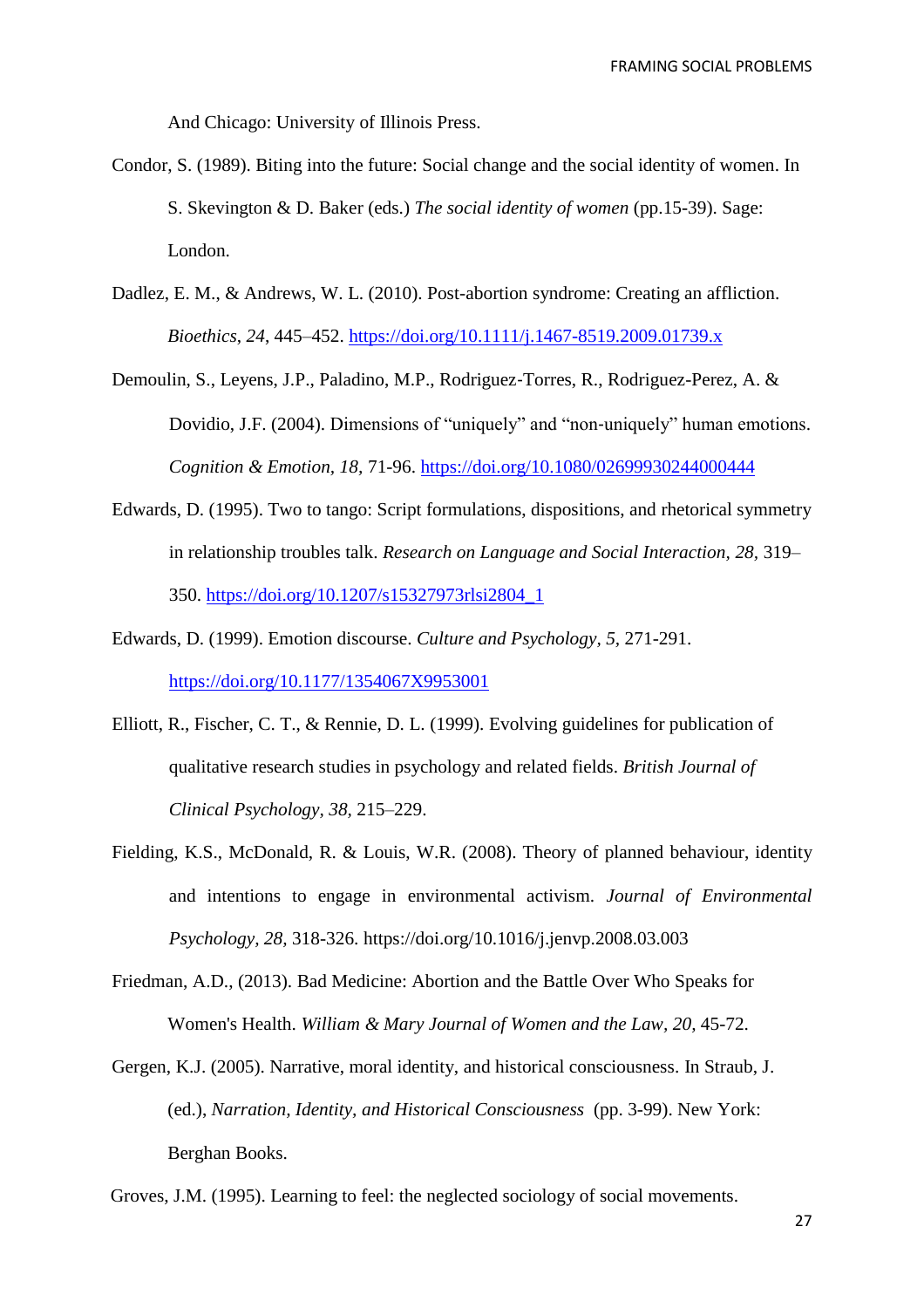*The Sociological Review, 43,* 435-461.

<https://doi.org/10.1111/j.1467-954X.1995.tb00610.x>

- Hopkins, N. & Kahani-Hopkins, V. (2004). Identity construction and British Muslims' political activity: Beyond rational actor theory. *British Journal of Social Psychology, 43,* 339-356. <https://doi.org/10.1348/0144666042037935>
- Hopkins, N., Reicher, S., & Saleem, J. (1996). Constructing women's psychological health in anti-abortion rhetoric. *Sociological Review*, *44*, 539–564. <https://doi.org/10.1111/j.1467-954X.1996.tb00436.x>
- Hopkins, N., Zeedyk, S., & Raitt, F. (2005). Visualising abortion: Emotion discourse and fetal imagery in a contemporary abortion debate. *Social Science and Medicine*, *61*, 393–403.<https://doi.org/10.1016/j.socscimed.2004.11.049>
- Husain, J., & Kelly, K. (2016): Stigma Rituals as Pathways to Activism: Stigma Convergence in a Post Abortion Recovery Group, *Deviant Behavior*, *35*, 575-592. <https://doi.org/10.1080/01639625.2016.1197566>
- Jasper, J. M. (2017). The doors that culture opened: Parallels between social movement studies and social psychology. *Group Processes & Intergroup Relations, 20,* 285– 302. <https://doi.org/10.1177/1368430216686405>
- Kelly, C. & Breinlinger, S. (1996). *The social psychology of collective action: identity, injustice, and gender.* London: Taylor & Francis.
- Kelly, K. (2014). The spread of "Post Abortion Syndrome" as social diagnosis. *Social Science and Medicine*, *102*, 18–25.

<https://doi.org/10.1016/j.socscimed.2013.11.030>

Klandermans, B., Sabucedo, J. M., Rodriguez, M., & de Weerd, M. (2002). Identity processes in collective action participation: Farmers identity and farmers protest in the Netherlands and Spain. *Political Psychology, 23,* 235-251. <https://doi.org/10.1111/0162-895X.00280>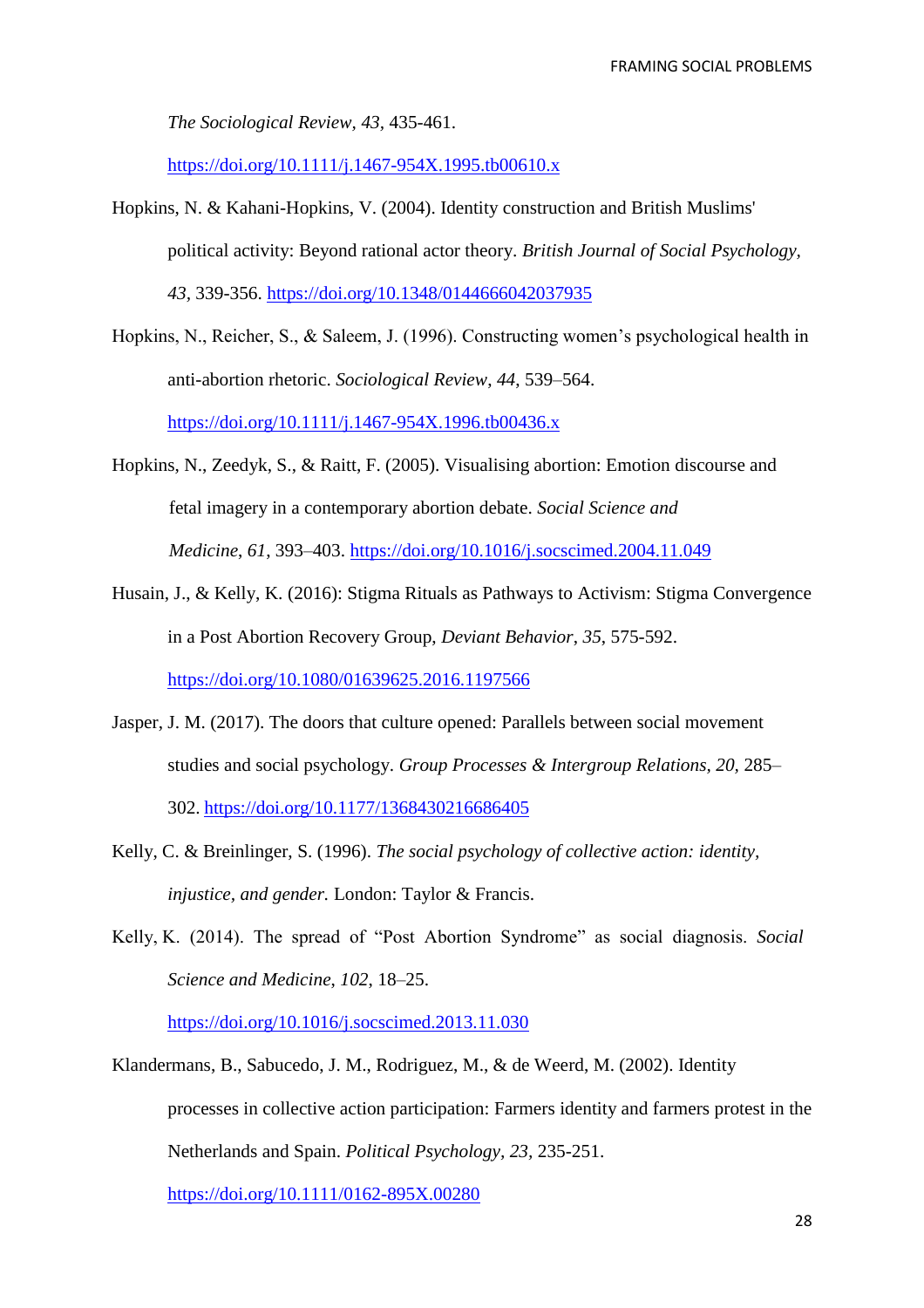- Kozlowska, I., Béland, D. & Lecours, A. (2016). Nationalism, religion, and abortion policy in four Catholic societies. *Nations and Nationalism, 22,* 824–844. <https://doi.org/10.1111/nana.12157>
- Kumar, A., Hessini, L., & Mitchell, E. M. (2009). Conceptualising abortion stigma. *Culture, Health & Sexuality, 11,* 625–639.<https://doi.org/10.1080/13691050902842741>
- Leach, C.W., Iyer, A., & Pedersen, A. (2006). Anger and guilt about in-group advantage explain the willingness for political action. *Personality and Social Psychology Bulletin, 32,* 1232–1245. <https://doi.org/10.1177/0146167206289729>
- Lee, E. (2003). *Abortion, Motherhood and Mental Health: Medicalizing Reproduction in the U.S. and Britain*. New York: Aldine de Gruyter.
- Leinwand, T.R. (2009). Strange Bedfellows: The Destigmatization of Anti-Abortion Reform. *Columbia Journal of Gender & Law, 30,* 529-548.
- Livingstone, A.G., Shepherd, L., Spears, R., Manstead, A.S.R. (2016). "Fury, us": Anger as a basis for new group self-categories. *Cognition and Emotion, 30,* 183-92. <https://doi.org/10.1080/02699931.2015.1023702>
- Locke, A. (2004). Accounting for Success and Failure: A Discursive Psychological Approach to Sport Talk. *Quest, 56,* 302-320.
- McGarty, C., Bliuc, A. M., Thomas, E. F., & Bongiorno, R. (2009). Collective action as the material expression of opinion-based group membership. *Journal of Social Issues, 65,* 839-857. <https://doi.org/10.1111/j.1540-4560.2009.01627.x>
- Merola, N. A., & McGlone, M. S. (2011). Adversarial infrahumanization in the abortion debate. *Western Journal of Communication*, *75*, 323-340. <https://doi.org/10.1080/10570314.2011.571651>
- Mikołajczak, M. & Bilewicz, M. (2015). [Foetus or child? Abortion discourse and attributions](http://onlinelibrary.wiley.com/doi/10.1111/bjso.12096/full)  of humanness. *[British Journal of Social Psychology, 54,](http://onlinelibrary.wiley.com/doi/10.1111/bjso.12096/full)* 500–518. <https://doi.org/10.1111/bjso.12096>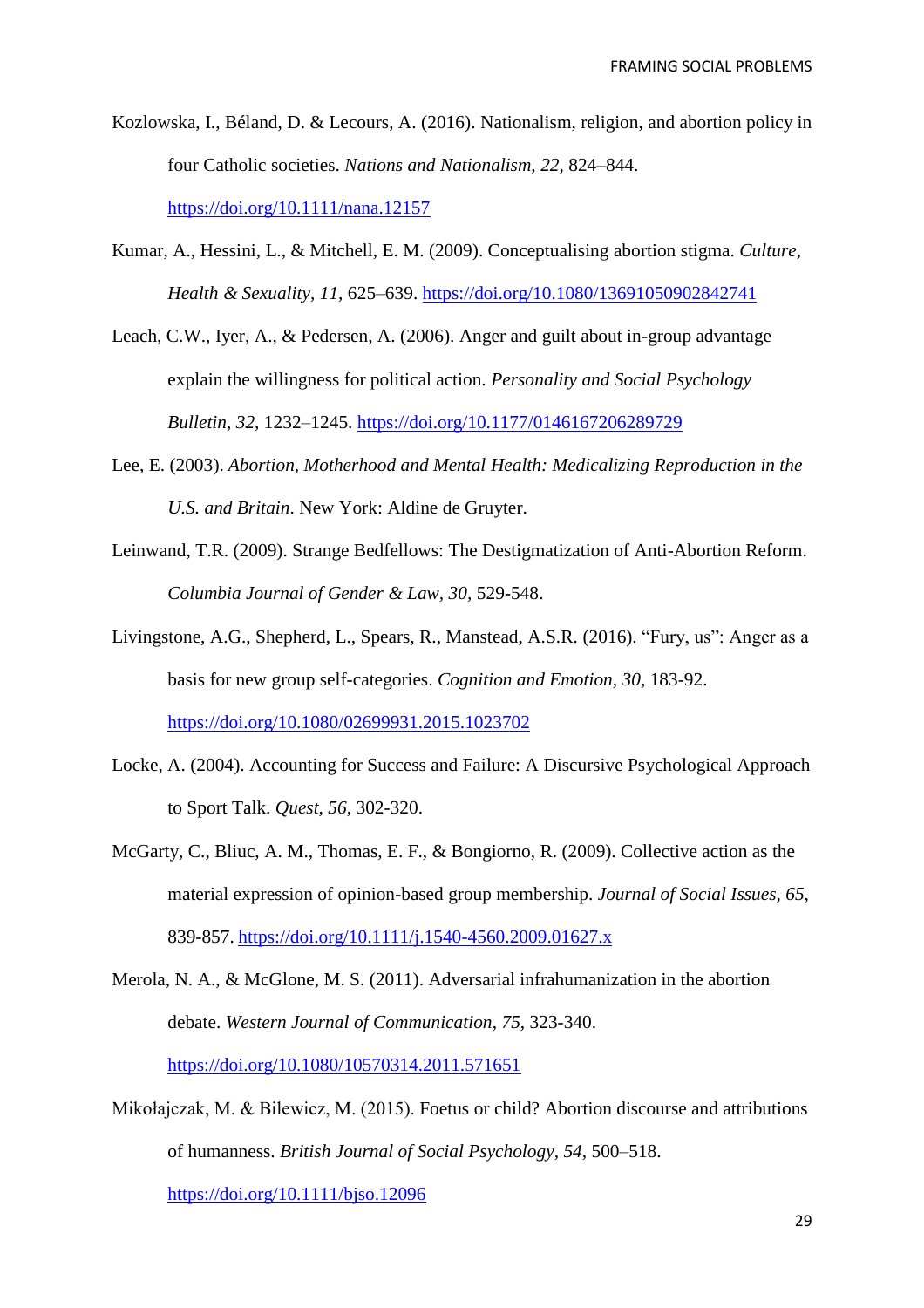Morgan, L.M. (1989). When does life begin? A cross-cultural perspective. In E. Doerr & J. Prescott (eds.) *Abortion and Fetal Personhood* (pp. 89-107).

Beach, CA: Centerline Press.

- Munk-Olsen, T., Laursen, T. M., Pedersen, C.B., Lidegaard, O., & Mortensen, P.B. (2011). Induced first-trimester abortion and risk of mental disorder, *New England Journal of Medicine, 364,* 332–339. https://doi.org/10[.1056/NEJMoa0905882](https://doi.org/10.1056/NEJMoa0905882)
- Ntontis, E., Drury, J., Amlôt, R. Rubin, G.J. & Williams, R. (2018). Emergent social identities in a flood: Implications for community psychosocial resilience. *Journal of Community & Applied Social Psychology*,

<https://doi.org/10.1002/casp.2329>

- Papastamou, S. (1986). Psychologization and processes of minority and majority influence. *European Journal of Social Psychology, 16,* 165-80.
- Peräkylä, A. & Sorjonen, M.L. (Eds.) (2012). *Emotion in interaction*, Oxford, Oxford University Press.
- Petchesky, R. P. (1987). Foetal Images: The power of visual culture in the politics of reproduction. *Feminist Studies*, *13*, 263–292.<https://doi.org/10.2307/3177802>
- Purcell, C., Brown, A., Melville, C., and McDaid, L. (2017). Women's embodied experiences of second trimester medical abortion. *Feminism and Psychology, 27,* 163–185. https://doi.org/10[.1177/0959353517692606](https://doi.org/10.1177/0959353517692606)

Reicher, S. D., & Hopkins, N. (1996a). Self-category constructions in political rhetoric: An analysis of Thatcher's and Kinnock's speeches concerning the British Miners' Strike (1984–5). *European Journal of Social Psychology, 26,* 353–372. ht[tps://doi.org/10.1002/\(SICI\)1099-0992\(199605\)26:3<353::AID-](https://doi.org/10.1002/(SICI)1099-0992(199605)26:3%3c353::AID-EJSP757%3e3.0.CO;2-O)[EJSP757>3.0.CO;2-O](https://doi.org/10.1002/(SICI)1099-0992(199605)26:3%3c353::AID-EJSP757%3e3.0.CO;2-O)

Reicher, S. D., & Hopkins, N. (1996b). Seeking influence through characterising self-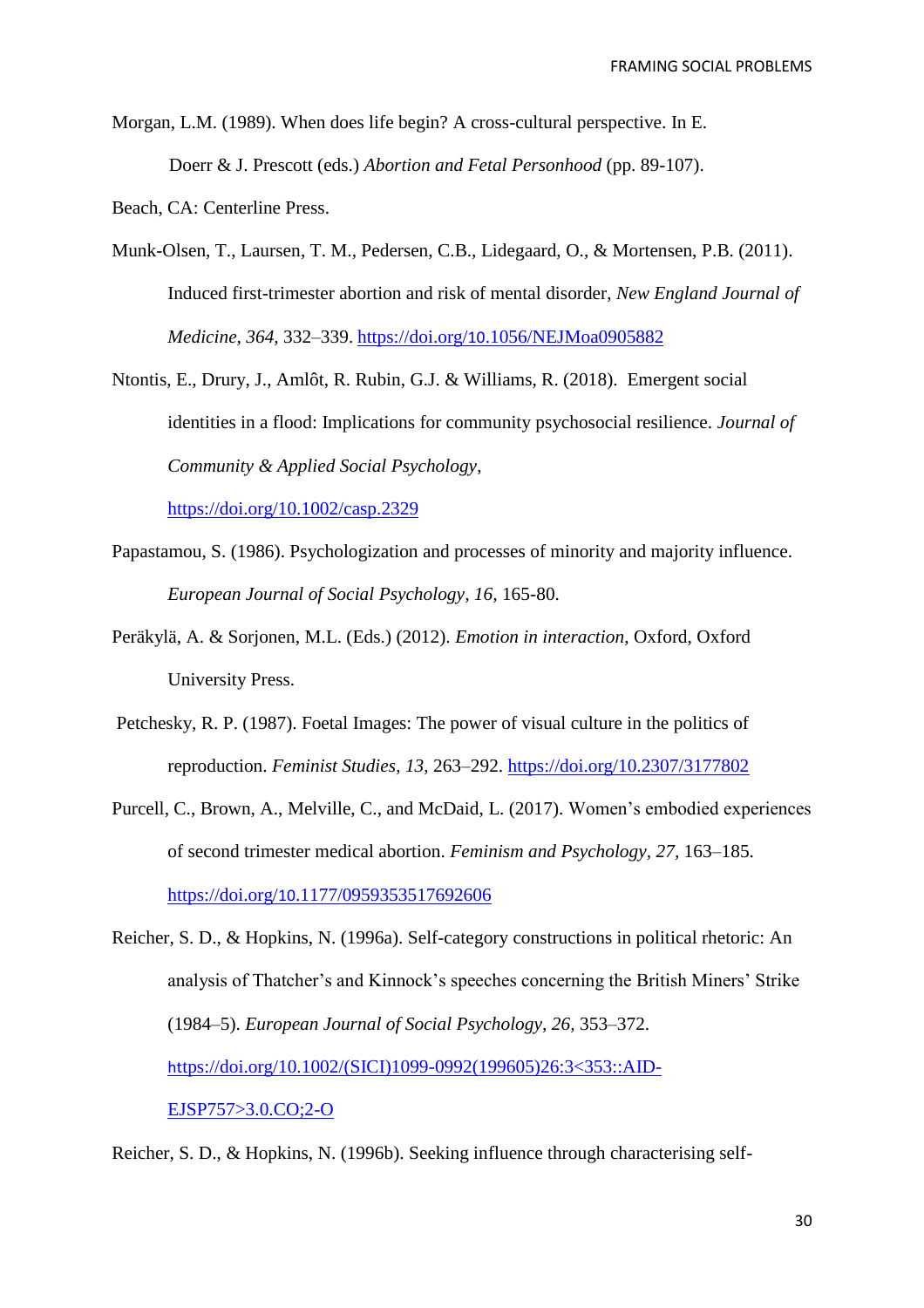categories: An analysis of anti-abortionist rhetoric. *British Journal of Social Psychology, 35,* 297–311.

https://doi.org/[10.1111/j.2044-8309.1996.tb01099.x](https://doi.org/10.1111/j.2044-8309.1996.tb01099.x)

Reicher, S.D. & Hopkins, N.P. (2000). *Self and Nation*. London: Sage

- [Robinson, G. E.](http://www.ncbi.nlm.nih.gov/pubmed/?term=Robinson%20GE%5BAuthor%5D&cauthor=true&cauthor_uid=19637075), [Stotland, N.L.](http://www.ncbi.nlm.nih.gov/pubmed/?term=Stotland%20NL%5BAuthor%5D&cauthor=true&cauthor_uid=19637075), [Russo, N. F.](http://www.ncbi.nlm.nih.gov/pubmed/?term=Russo%20NF%5BAuthor%5D&cauthor=true&cauthor_uid=19637075), [Lang, J.A.](http://www.ncbi.nlm.nih.gov/pubmed/?term=Lang%20JA%5BAuthor%5D&cauthor=true&cauthor_uid=19637075), & [Occhiogrosso, M.](http://www.ncbi.nlm.nih.gov/pubmed/?term=Occhiogrosso%20M%5BAuthor%5D&cauthor=true&cauthor_uid=19637075) (2009). Is there an "abortion trauma syndrome"? Critiquing the evidence. *Harvard Review of Psychiatry, 17,* 268-90.<https://doi.org/10.1080/10673220903149119>
- Rohlinger, D.A. (2002). Framing the Abortion Debate: Organizational Resources, Media Strategies, and Movement-Countermovement Dynamics. *The Sociological Quarterly, 43,* 479-507. <https://doi.org/10.1111/j.1533-8525.2002.tb00063.x>
- Rose, M. (2011). Pro-Life, Pro-Woman? Frame Extension in the American Antiabortion Movement. *Journal of Women, Politics & Policy, 32,* 1-27. <https://doi.org/10.1080/1554477X.2011.537565>
- Saurette, P., & Gordon, K. (2013). Arguing abortion: The new anti-abortion discourse in Canada. *Canadian Journal of Political Science, 46,* 157–185.

<https://doi.org/10.1017/S0008423913000176>

- Schneider, B. (2014). Homelessness: Emotion Discourse and the Reproduction of Social Inequality. *Canadian Journal of Communication, 39,* 235-248.
- Snow, D.A. & Benford, R.D. (1988). Ideology, Frame Resonance, and Participant Mobilization. *International Social Movement Research, 1,* 197-217.
- Speckhard, A.C., & Rue, V.M. (1992). Postabortion syndrome: An emerging public health concern. *Journal of Social Issues, 48,* 95–119. <http://dx.doi.org/10.1111/j.1540-4560.1992.tb00899.x>

Sturmer, S. & Simon, B. (2004). The Role of Collective Identification in Social Movement Participation: A Panel Study in the Context of the German Gay Movement.

*Personality and Social Psychology Bulletin, 30,* 263-277.